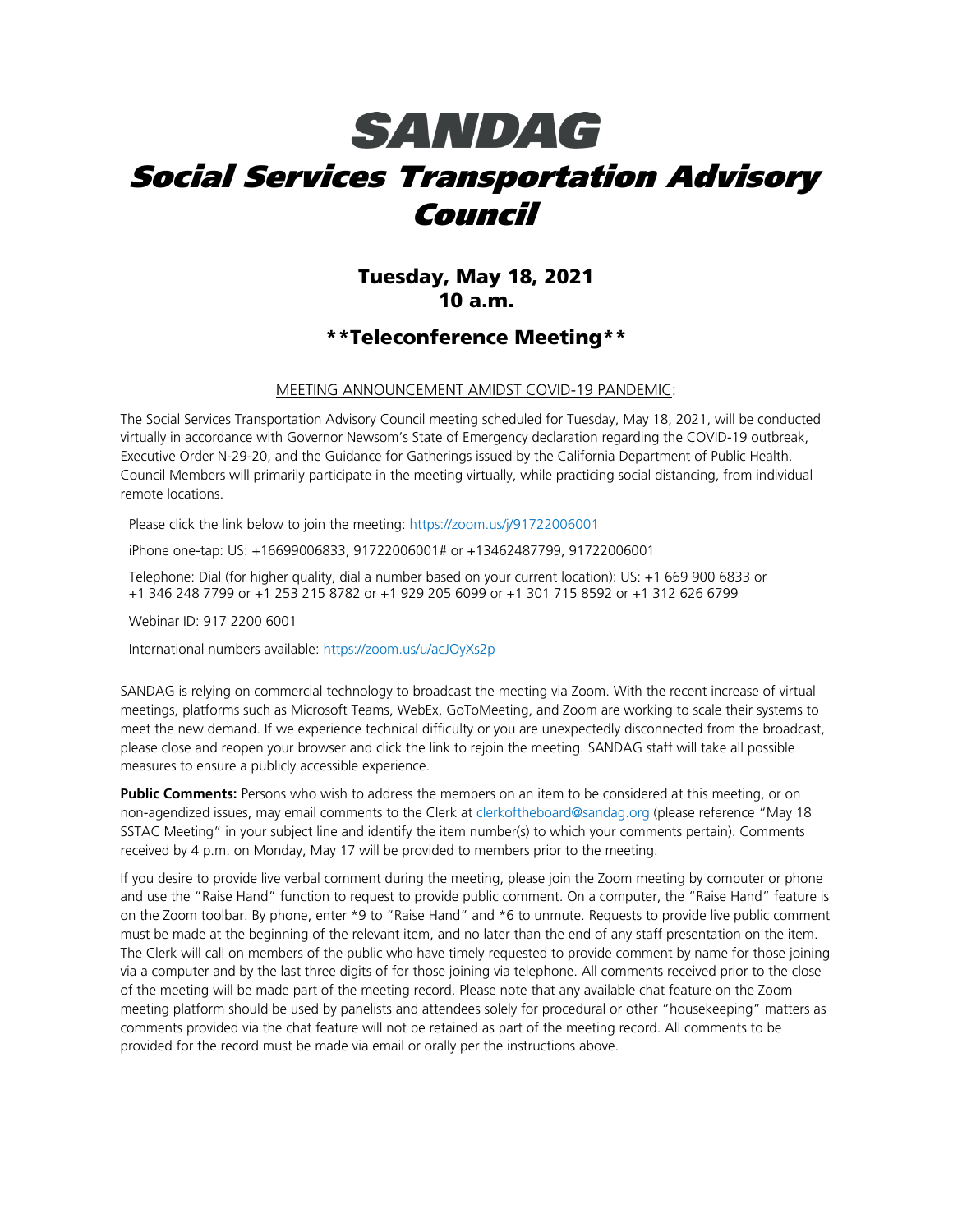# **SANDAG**

Welcome to SANDAG. Members of the public may speak to the Social Services Transportation Advisory Council on any item at the time the Council is considering the item. Public speakers are limited to three minutes or less per person. The Council may only take action on any item appearing on the agenda.

In order to keep the public informed in an efficient manner and facilitate public participation, SANDAG also provides access to all agenda and meeting materials online at sandag.org/meetings. Additionally, interested persons can sign up for email notifications at sandag.org/subscribe.

SANDAG operates its programs without regard to race, color, and national origin in compliance with Title VI of the Civil Rights Act. SANDAG has developed procedures for investigating and tracking Title VI complaints, and the procedures for filing a complaint are available to the public upon request. Questions concerning SANDAG nondiscrimination obligations or complaint procedures should be directed to the SANDAG General Counsel, John Kirk, at (619) 699-1997 or john.kirk@sandag.org. Any person who believes himself or herself or any specific class of persons to be subjected to discrimination prohibited by Title VI also may file a written complaint with the Federal Transit Administration.

In compliance with the Americans with Disabilities Act (ADA), SANDAG will accommodate persons who require assistance in order to participate in SANDAG meetings. If such assistance is required, please contact the Clerk of the Board at ClerkoftheBoard@sandag.org or at (619) 699-1985, at least 72 hours in advance of the meeting. To request this document or related reports in an alternative format, please call (619) 699-1900 or (619) 699-1904 (TTY), or fax (619) 699-1905 at least 72 hours in advance of the meeting.

SANDAG agenda materials can be made available in alternative languages. To make a request, call (619) 699-1900 in advance of the meeting.

Los materiales de la agenda de SANDAG están disponibles en otros idiomas. Para hacer una solicitud, llame al (619) 699-1900.

如有需要, 我们可以把SANDAG议程材料翻译成其他語言.

请在会议前至少 72 小时打电话 (619) 699-1900 提出请求.



# **CC** Closed Captioning is available

To access Closed Captioning:

- Click the closed caption icon on the toolbar at the top of your screen and follow the prompts, or
- Open your browser and paste the link: [streamtext.net/player?event=SANDAG-SSTAC.](https://www.streamtext.net/player?event=SANDAG-SSTAC)

#### **Message from the Clerk**

*In compliance with Government Code §54952.3, the Clerk hereby announces that the compensation for legislative body members attending the following simultaneous or serial meetings is: Executive Committee (EC) \$100, Board of Directors (BOD) \$150, and Regional Transportation Commission (RTC) \$100. Compensation rates for the EC and BOD are set pursuant to the SANDAG Bylaws, and the compensation rate for the RTC is set pursuant to state law.*

#### **Mission Statement**

*The 18 cities and county government are SANDAG serving as the forum for regional decision-making. SANDAG builds consensus; makes strategic plans; obtains and allocates resources; plans, engineers, and builds public transit; and provides information on a broad range of topics pertinent to the region's quality of life.*

#### **Our Commitment to Equity**

*We hold ourselves accountable to the communities we serve. We acknowledge we have much to learn and much to change; and we firmly uphold equity and inclusion for every person in the San Diego region. This includes historically underserved, systemically marginalized groups impacted by actions and inactions at all levels of our government and society.*

*We have an obligation to eliminate disparities and ensure that safe, healthy, accessible, and inclusive opportunities are available to everyone. In 2021, SANDAG will develop an equity action plan that will inform how we plan, prioritize, fund, and build projects and programs; frame*  how we work with our communities; define how we recruit and develop our employees; quide our efforts to conduct unbiased research and *interpret data; and set expectations for companies and stakeholders that work with us.*

*We are committed to creating a San Diego region where every person who visits, works, and lives can thrive.*

San Diego Association of Governments × 401 B Street, Suite 800, San Diego, CA 92101-4231 × (619) 699-1900 × Fax (619) 699-1905 × sandag.org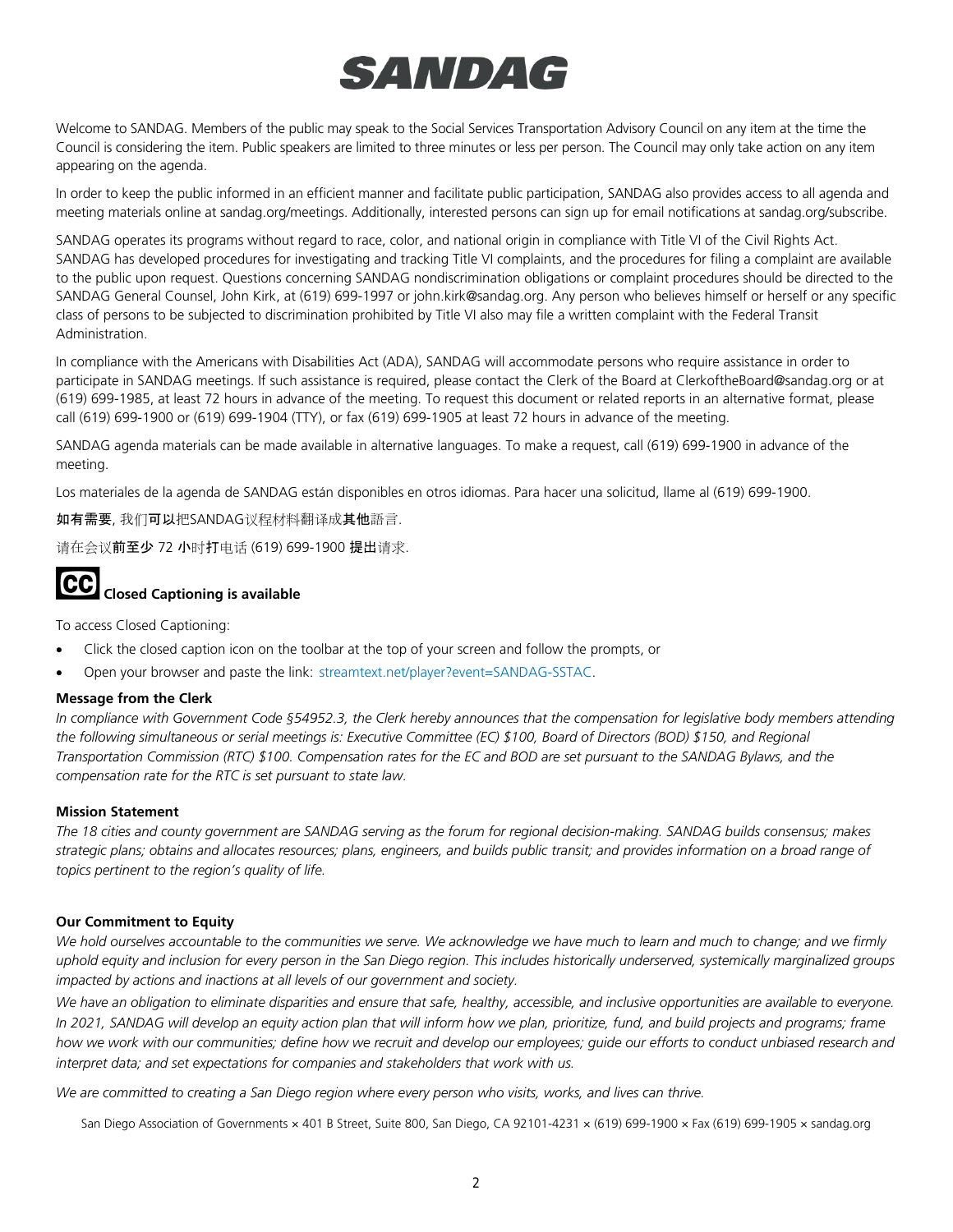## Social Services Transportation Advisory Council

Tuesday, May 18, 2021

#### Item No. Recommendation

#### 1. Introductions

#### +2. Approval of Meeting Minutes Approve Approve Approve Approve

- +2A. January 19, 2021, Social Services Transportation Advisory Council (SSTAC) Meeting Minutes
- +2B. March 11, 2021, Joint Social Services Transportation Meeting

#### 3. Public Comments/Communications and Member Comments

Public comments under this agenda item will be limited to five public speakers. Members of the public shall have the opportunity to address the SSTAC on any issue within the jurisdiction of Council that is not on this agenda. Public speakers are limited to three minutes or less per person. SSTAC members also may provide information and announcements under this agenda item. If the number of public comments under this agenda item exceeds five, additional public comments will be taken at the end of the agenda. Subjects of previous agenda items may not again be addressed under public comment.

#### Reports

#### 4. Staff Report

Staff will report on notable activity within the SANDAG Short Range Transit section.

#### 5. SSTAC Membership STAC Membership Information and the state of the state of the state of the state of the state of the state of the state of the state of the state of the state of the state of the state of the state of t

An overview on SSTAC membership rotation and opportunities to serve on the SSTAC will be presented. An overview on the application process and request for volunteers to serve on the selection panel in July, will also be presented. The new membership terms will begin on August 1, 2021.

#### 6. Transit Operator Update **Information**

An update on proposed service changes and any notable activity will be provided by representatives from the Metropolitan Transit System and North County Transit District.

#### 7. Facilitating Access to Coordinated Transportation Update **Information**

An overview on the most recent developments of the Facilitating Access to Coordinated Transportation Update and the Council on Access and Mobility will be presented.

3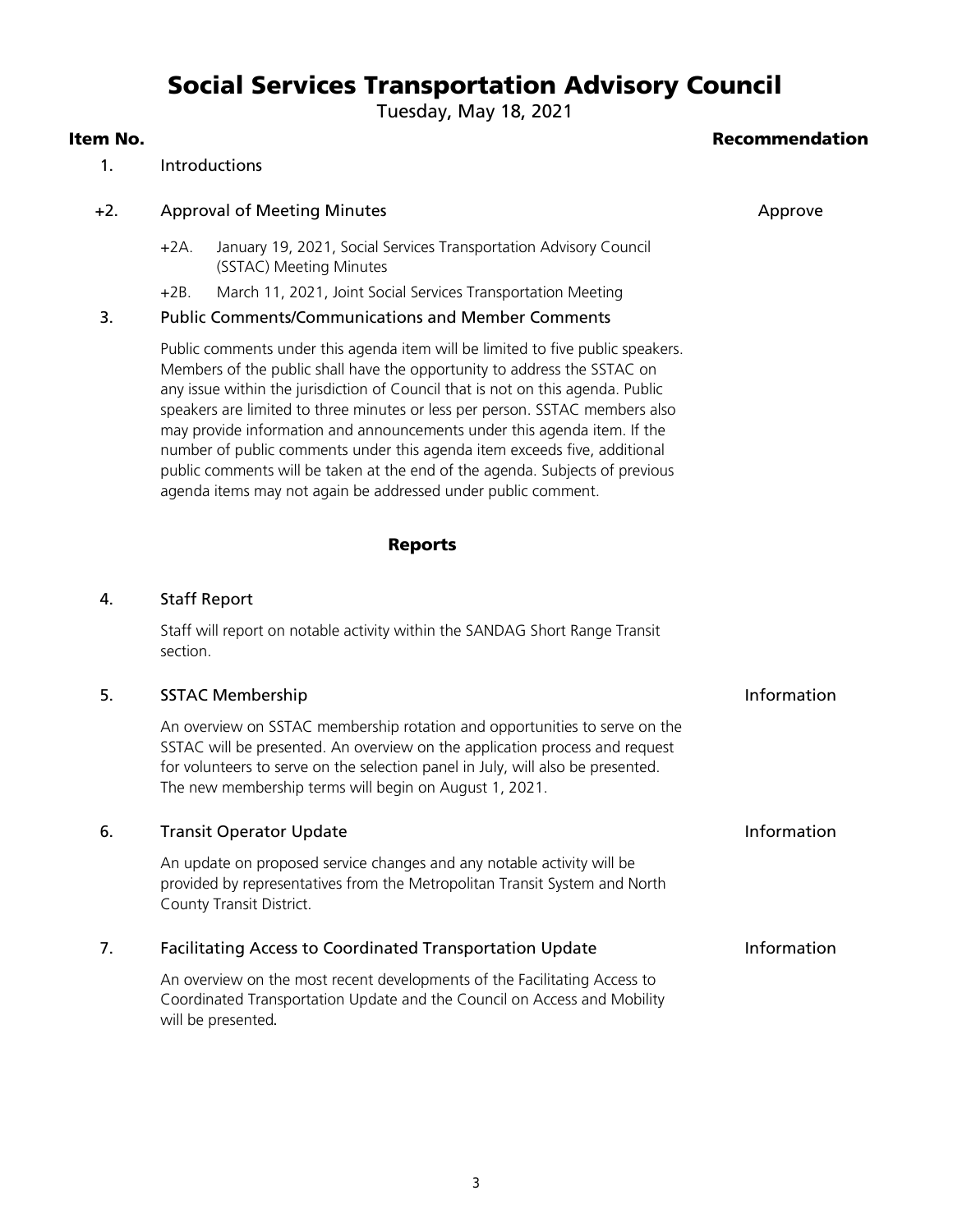#### 8. Public Hearing **Information**

As required by Public Utilities Codes 99238.5, the SSTAC will hold a public hearing to solicit the input of transit dependent and transit disadvantaged persons, including the elderly, disabled, and persons of limited means, on public transportation needs in San Diego County.

#### 9. Adjournment and the state of the state of the state of the state of the state of the state of the state of the state of the state of the state of the state of the state of the state of the state of the state of the stat

The next SSTAC meeting is scheduled for Tuesday, July 20, 2021, at 10 a.m.

#### + next to an agenda item indicates an attachment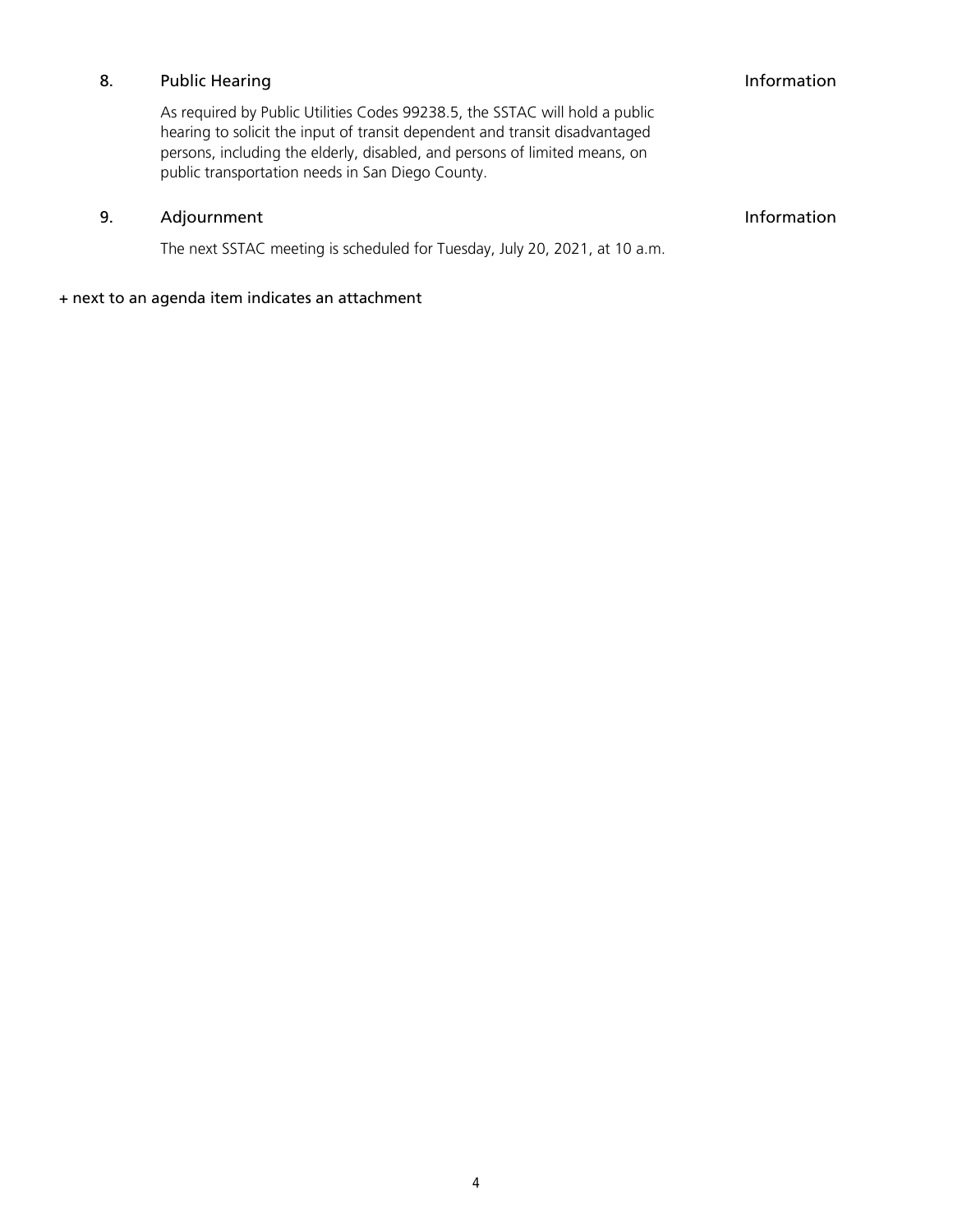

May 18, 2021 **Action: Approve** 

## **January 19, 2021, Meeting Minutes**

Chair Meagan Schmidt (Facilitating Access to Coordinated Transportation [FACT] – Seat B) called the meeting of the Social Services Transportation Advisory Council (SSTAC) to order at 10:09 a.m. Due to the COVID-19 pandemic, the meeting was held in a virtual environment via Zoom.

#### 1. Welcome and Introductions

The attendance sheet for this meeting is included.

#### 2. Approval of Meeting Minutes (Approve)

Action: Upon a motion by Sharlene Ornelas (At-Large Voting Member – Seat B) and a Clytie Kohler (Special Interest Alternate – Seat B), the SSTAC approved the minutes as amended from the November 9, 2020 meeting. Yes: Ilse Carey (Special Interest Member – Seat A), Kent Rodricks (Special Interest Member – Seat B), Lorry Seagrim (At Large Voting Member – Seat A), Catherine Manis (At Large Voting Member - Seat C), Winona Garcia (Survivors of Torture), Marissa Lucero (San Diego Center for the Blind), Anthony DeSalis (The ARC of San Diego), Chair Meagan Schmidt (FACT), Vassilena Lerinska (MTS Fixed Route), Vice Chair Jay Washburn (MTS Paratransit), Charles Main (NCTD Fixed Route), and Robert Gebo (NCTD Paratransit). Abstain: None. Absent: Home of Guiding Hands

#### 3. Public Comments/Communications/Member Comments

Sharon Beckas commented that there is a State of MTS presentation by Nathan Fletcher on January 21.

#### Reports

#### 4. Staff Report (Discussion)

Additional Section 5310 Funding through the [Coronavirus Response and Relief Supplemental Appropriations](https://gcc02.safelinks.protection.outlook.com/?url=https%3A%2F%2Fwww.transit.dot.gov%2Ffunding%2Fgrants%2Fcoronavirus-response-and-relief-supplemental-appropriations-act-2021&data=04%7C01%7CLisa.Madsen%40sandag.org%7C1a81b96c098b4a25d9bf08d8b97e14a7%7C2bbb5689d9d5406b8d02cf1002b473e7%7C0%7C0%7C637463298473349746%7CUnknown%7CTWFpbGZsb3d8eyJWIjoiMC4wLjAwMDAiLCJQIjoiV2luMzIiLCJBTiI6Ik1haWwiLCJXVCI6Mn0%3D%7C1000&sdata=D6ywz9%2BJ3%2B3vcX52sBJ2WzkkASQ5p7U4WZZifPnSQd8%3D&reserved=0)  [Act of 2021](https://gcc02.safelinks.protection.outlook.com/?url=https%3A%2F%2Fwww.transit.dot.gov%2Ffunding%2Fgrants%2Fcoronavirus-response-and-relief-supplemental-appropriations-act-2021&data=04%7C01%7CLisa.Madsen%40sandag.org%7C1a81b96c098b4a25d9bf08d8b97e14a7%7C2bbb5689d9d5406b8d02cf1002b473e7%7C0%7C0%7C637463298473349746%7CUnknown%7CTWFpbGZsb3d8eyJWIjoiMC4wLjAwMDAiLCJQIjoiV2luMzIiLCJBTiI6Ik1haWwiLCJXVCI6Mn0%3D%7C1000&sdata=D6ywz9%2BJ3%2B3vcX52sBJ2WzkkASQ5p7U4WZZifPnSQd8%3D&reserved=0) – The San Diego region will be apportione[d \\$412,817](https://gcc02.safelinks.protection.outlook.com/?url=https%3A%2F%2Fwww.transit.dot.gov%2Ffunding%2Fgrants%2Ftable-5-crrsaa-apportionments-enhanced-mobility-seniors-and-individuals-disabilities&data=04%7C01%7CLisa.Madsen%40sandag.org%7C1a81b96c098b4a25d9bf08d8b97e14a7%7C2bbb5689d9d5406b8d02cf1002b473e7%7C0%7C0%7C637463298473349746%7CUnknown%7CTWFpbGZsb3d8eyJWIjoiMC4wLjAwMDAiLCJQIjoiV2luMzIiLCJBTiI6Ik1haWwiLCJXVCI6Mn0%3D%7C1000&sdata=wxTvcRoJv6wrgNuDrcrIwpT%2Bi824H3jPw3MwEwBj1mo%3D&reserved=0) of the \$50,000,000 available nationwide. SANDAG staff is working with the Federal Transit Administration to seek clarity on eligibility requirements, schedule of funding, and other details. Staff is slated to present draft funding recommendations for the Cycle 11 Call for Projects in March to the Independent Taxpayer Oversight Committee (ITOC), Transportation Committee (TC), and Board of Directors (BOD).

SANDAG and Caltrans are developing a Comprehensive Multimodal Corridor Plan (CMCP) for the South Bay to Sorrento corridor. The South Bay to Sorrento (SB2S) project aims to guide development of an innovative transportation network, transforming the way people and goods move through the San Diego region. The CMCP evaluates all travel modes and transportation facilities in a defined corridor – highways and freeways, parallel and connecting roadways, transit (bus, bus rapid transit, light rail, intercity rail, etc.), pathways, and bikeways. Completing the CMCPs will help the San Diego region compete for local, state, and federal funds. The SB2S CMCP is anticipated to be finalized by late 2021.

SANDAG and Caltrans District 11 are hosting a their first virtual public engagement meeting through [Zoom](https://gcc02.safelinks.protection.outlook.com/?url=https%3A%2F%2Fus02web.zoom.us%2Fj%2F84300170028&data=04%7C01%7CLisa.Madsen%40sandag.org%7Cc433e7e652ae4dcd5a0d08d8b9813d01%7C2bbb5689d9d5406b8d02cf1002b473e7%7C0%7C0%7C637463312030934217%7CUnknown%7CTWFpbGZsb3d8eyJWIjoiMC4wLjAwMDAiLCJQIjoiV2luMzIiLCJBTiI6Ik1haWwiLCJXVCI6Mn0%3D%7C1000&sdata=g73DPSPgf2jx1CRn59trcprwIqkYmBkoodjvr98LFdQ%3D&reserved=0) on Thursday, January 28, 2021, 6 p.m. – 7:30 p.m. During this meeting, the project team will introduce the Comprehensive Multimodal Corridor Plan (CMCP) for the South Bay to Sorrento region. The team will explain how the development of an innovative transportation network will transform the way people and goods move through the San Diego region. Time will be dedicated during the meeting for attendees to share information about their corridor challenges, participate in surveys/polls, and remark on what is working well.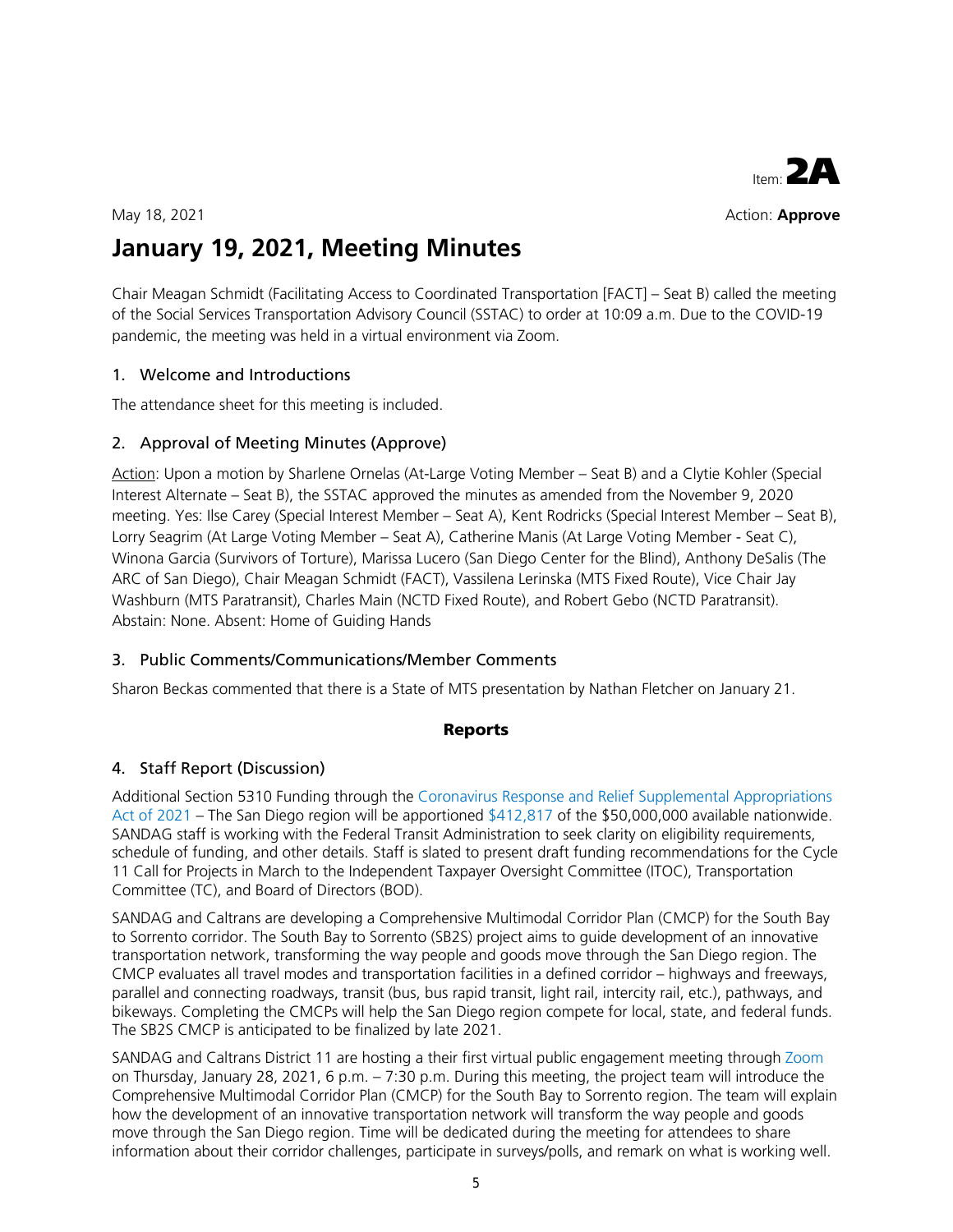The meeting will include details on how the public can submit their comments and provide input for the development of the corridor study through a virtual engagement hub. For more information on the South Bay to Sorrento CMCP planning effort, visit the SANDAG [CMCP website,](https://gcc02.safelinks.protection.outlook.com/?url=https%3A%2F%2Fwww.sandag.org%2Findex.asp%3Fclassid%3D12%26subclassid%3D83%26projectid%3D611%26fuseaction%3Dprojects.detail&data=04%7C01%7CLisa.Madsen%40sandag.org%7Cc433e7e652ae4dcd5a0d08d8b9813d01%7C2bbb5689d9d5406b8d02cf1002b473e7%7C0%7C0%7C637463312030944180%7CUnknown%7CTWFpbGZsb3d8eyJWIjoiMC4wLjAwMDAiLCJQIjoiV2luMzIiLCJBTiI6Ik1haWwiLCJXVCI6Mn0%3D%7C1000&sdata=rAvYlxS%2B2TsbW%2FYQI7rZOeQ%2Fj%2FRUPryBufvgyhVbuA8%3D&reserved=0) the [Virtual Engagement Hub,](https://gcc02.safelinks.protection.outlook.com/?url=https%3A%2F%2Fsandag.mysocialpinpoint.com%2Fsouthbaytosorrento&data=04%7C01%7CLisa.Madsen%40sandag.org%7Cc433e7e652ae4dcd5a0d08d8b9813d01%7C2bbb5689d9d5406b8d02cf1002b473e7%7C0%7C0%7C637463312030944180%7CUnknown%7CTWFpbGZsb3d8eyJWIjoiMC4wLjAwMDAiLCJQIjoiV2luMzIiLCJBTiI6Ik1haWwiLCJXVCI6Mn0%3D%7C1000&sdata=qb5g0Sf%2FhlKu0ceGHfVZBxrV7kS2qRFq9OVrVPZj1vg%3D&reserved=0) and or download the project [Fact Sheet.](https://gcc02.safelinks.protection.outlook.com/?url=https%3A%2F%2Fwww.virtualeventroom.com%2Fhntb%2Fsandag%2Fdocs%2FSB2S-Factsheet.pdf&data=04%7C01%7CLisa.Madsen%40sandag.org%7Cc433e7e652ae4dcd5a0d08d8b9813d01%7C2bbb5689d9d5406b8d02cf1002b473e7%7C0%7C0%7C637463312030954133%7CUnknown%7CTWFpbGZsb3d8eyJWIjoiMC4wLjAwMDAiLCJQIjoiV2luMzIiLCJBTiI6Ik1haWwiLCJXVCI6Mn0%3D%7C1000&sdata=wKZbd61MNlt3sB9Z6yD159ISGuA2i3%2BJfjT6%2FuXG9Xo%3D&reserved=0)

SANDAG recently formed an internal Diversity, Equity, and Inclusion (DEI) Council. Ms. Madsen noted that she was one of 12 SANDAG employees appointed to this Council. The Council will play an important role in developing SANDAG's equity action plan and will serve as both an advisory and working group.

#### 5. Discussion of Equity Statement (Discussion/Possible Action)

SANDAG Executive Director Hasan Ikhrata noted that staff is going to SANDAG's Board of Directors this Friday to ask them to adopt an Equity Statement. Staff is open to suggestions on the Equity Statement. SANDAG's team thinks the equity statement is critical; first to acknowledge the sins of the past when it comes to transportation and the division of communities, including low income and minority communities getting the bad end of transportation investments. Now it is time to overcome these sins and move forward in an equitable way. It is anticipated that the Board will adopt the Equity Statement this Friday. The team, led by SANDAG Director of Regional Planning Coleen Clementson, will adopt a methodology for future transportation investments.

SANDAG Director of Strategic Communications, Irene McCormack, drafted the equity statement with input from the Social Equity Working Group and the internal Diversity, Equity, and Inclusion (DEI) Council. The Statement is as follows:

#### *Equity Statement Draft II*

*We hold ourselves accountable to the communities we serve. We acknowledge we have much to learn and much to change; and we firmly uphold equity and inclusion for every person in the San Diego region. This*  includes historically underserved, systematically marginalized groups impacted by actions and inactions at all *levels of our government and society.* 

*We have an obligation to eliminate disparities and ensure that safe, healthy, accessible, and inclusive opportunities are available to everyone. In 2021, SANDAG will develop an equity action plan that will inform how we plan, prioritize, and build projects in programs; frame how we work with our communities; Define how we recruit and develop our employees ; Guide our efforts to conduct unbiased research an interpret data; And set expectations for companies and stakeholders that work with us.* 

*We are committed to creating a San Diego region where every person who lives works or visits can thrive.* 

Brian Pollard commented that he likes the second draft of the statement. The second draft has a little bit more specificity, but still allows room in the Action Plan that will be worked on in 2021. The rubber is going to hit the road when we look at the action plan and some communities may have some priority shifts. This is an excellent start; Hasan thank you for pushing this statement because something like this must be top down and knowing that the staff are supported will be a huge driver for this effort.

Ms. McCormack noted that Brian is correct, and the rubber will hit the road with the Action Plan and hold us all accountable for the words in the Equity Statement.

Sharlene Ornelas commented that she was glad to see that SANDAG didn't specify any of the minority groups because sometimes you can leave out the less known minority groups that are still not having those needs being met. I am really pleased with this draft presented.

#### 6. Development of a Regional Social Equity Planning Framework (Discussion)

Coleen Clementson stated that it is an exciting time at SANDAG as we work to emphasize equity in everything we do. The agency has previously discussed the transformational transportation vision that is being incorporated in to the 2021 Regional Plan. This is about providing true travel alternatives to driving. The team is addressing three primary conditions: traffic congestion, social equity, and meeting the state and federal mandates. Our state and Federal mandates make sure we are addressing climate change and that we are reducing the number of induvial vehicle miles traveled.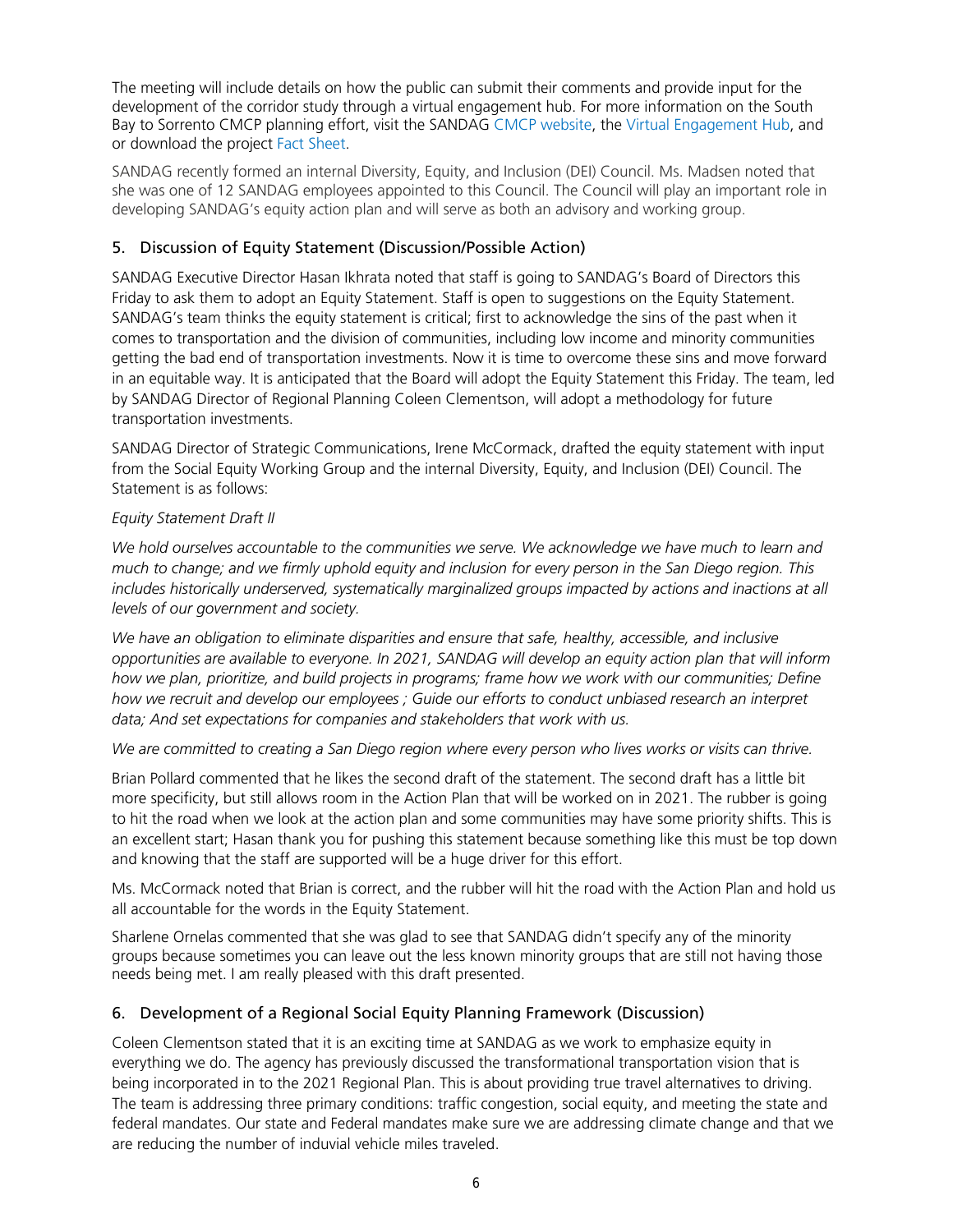SANDAG Principal Regional Planner Tuere Fa'aola discussed the five inter-reliant actions:

- 1. Engagement wanting to ensure that there is an engagement process that is transparent, fair, and inclusive. It elevates people of low income, people of color, and people with disabilities or with limited English. We want to make sure that what we learn from the engagements can translate into solutions.
- 2. Data Accountability SANDAG has used a lot of data throughout the Regional Plan process and it has been incredibility helpful on how we should plan for transportation investments. We recognize that we need to drive our decisions in conjunction with engagement. We recognize that data is inherently biased and can result in inequitable access to communities that need work. But we need to recognize that and work from a human centered design perspective.
- 3. Measuring Impacts SANDAG understands that we need to not only just measure impacts but understand the benefits of the plans and projects that we do, as well as the tradeoffs. There are always two sides to every impact. Working closely with communities will help inform our decision-making process.
- 4. Prioritizing Investments SANDAG will prioritize investments based on the understanding of community priorities, state, local, and federal goals, and regulations that we must comply with. SANDAG will establish a new methodology that allows us to really prioritize investments in our plans, projects, and programs that benefit communities.
- 5. Monitor, Report, and Evolve conduct ongoing monitoring and reporting to evaluate actual benefits or negative impacts. SANDAG needs to understand the outcomes of reports to inform all future decisions. We need to monitor, report, and be open to evolving as we learn more.

Anthony DeSalis commented that he was glad to see SANDAG looking at equity. The Arc of San Diego predominately serves people with disabilities in San Diego and it is important to understand that the people we serve are truly dependent upon public transportation. One of the major barriers with intellectual and developmental disabilities is the inability to achieve employment because of transportation issues, including first and last mile transportation, scheduling, and the time it takes to get from point A to B in their travel. It's also apparent in some of the other lower social economic classes that depend on public transportation to ensure they get educational or employment opportunities. I think this a positive step, but it will really be depending on the details and funding.

Clytie Koehler commented that she loves what is being said but wanted to mention the three forms of omission that she was concerned about: first - asking questions of those affected, second - listen to hear and incorporate, third - to act on what is learned. Brian Pollard responded to Clytie; He also had the same comment and noted that this is the most receptive SANDAG has been in years.

#### 7. Bridging the Digital Divide: Developing a Regional Digital Equity Strategy (Discussion)

SANDAG Director of Mobility and Innovation, Antionette Meier presented on the Digital Divide, noting that this topic has been getting more attention in the last year due to the pandemic. The Digital Divide has a lot to do with planning; broadband connectivity touches on areas from economic development, public health and safety, education, social equity, sustainability and even transportation.

Broadband is high-speed internet access via a variety of wired and wireless networks. High-speed is an important part of broadband, because not all internet connections are broadband. The Federal Communications Commission (FCC) defines a broadband connection as transmission speeds of at least 25 Mbps downstream and 3 Mbps upstream. There are multiple ways to get broadband through DSL, cable modem, fiber-optic cables, wireless, and satellite. Broadband infrastructures consist of a first, middle, and last mile. First mile is the backbone, the larger fiber optic network that can transmit a lot of data over a long distance. Middle mile links that backbone to the internet service providers' network. The last mile brings the connection to a home or business. There is a lack of a last mile connection for many people and communities in need. Closing the Digital Divide is also critical to the future of transportation. Broadband is also a green technology; we have seen during the pandemic how working and accessing services remotely can reduce car travel and the associated greenhouse gas emissions.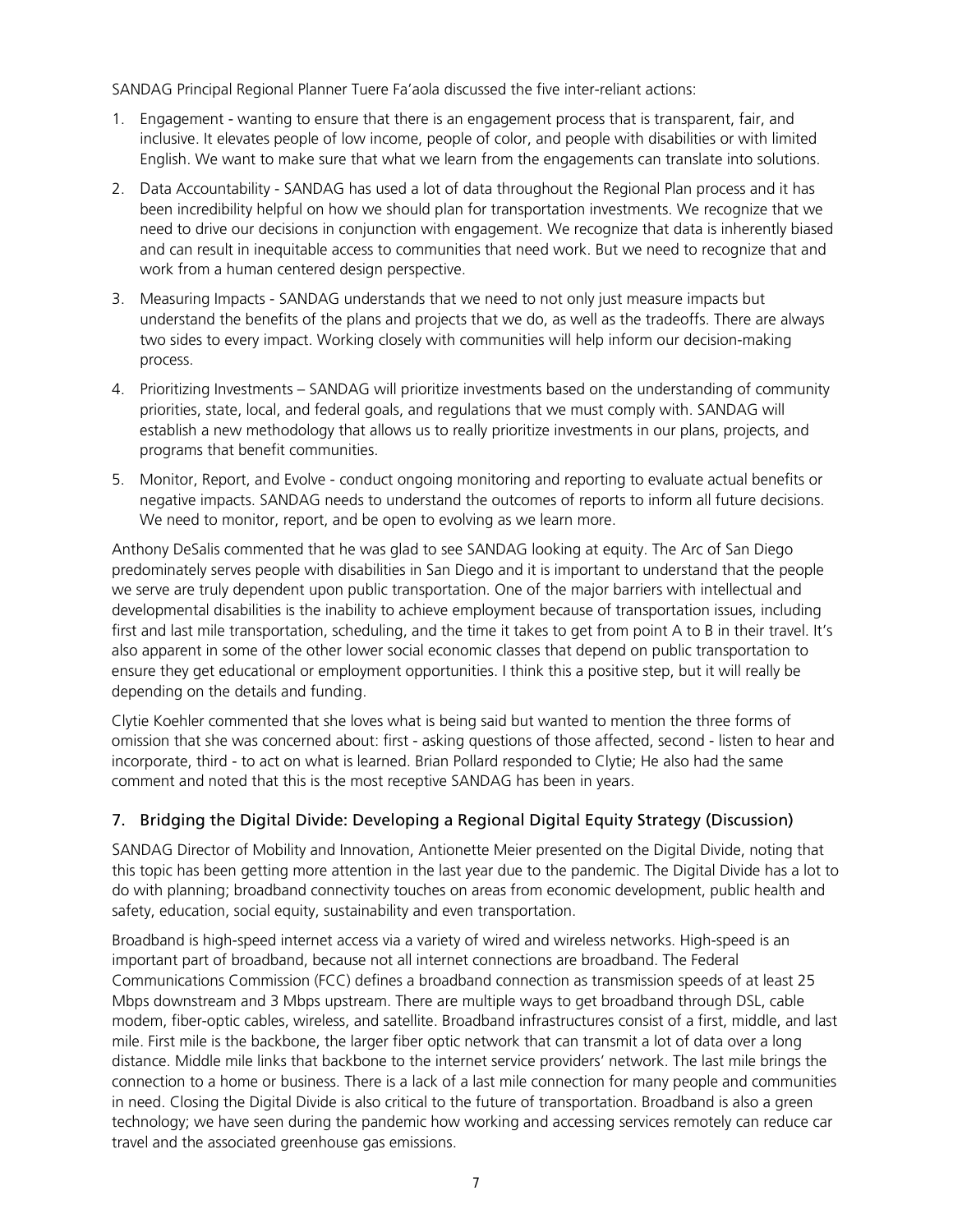Over 2 million Californians do not have access to high-speed broadband services and 8.4 million residents do not have broadband subscriptions. In San Diego, 23% of households do not have a broadband subscription. 20-40% of students in local districts are under-connected or lack access. 42% of people who live in the County's rural areas have internet, versus 97% of the people who live in urban areas.

In December 2020, the Governor put out an executive mandate that directs state agencies to mandate a minimum broadband speed of 100 Mbps download speed and increase access to broadband under four areas: mapping and data, funding, deployment, and adoption. In addition to the executive order there are two other bills in the legislature that address the Digital Divide. The goal is to create digital equity within the State.

Some of the efforts in the San Diego region include the City of San Diego and San Diego Futures Foundation supporting 30,000 local households without a computer, SD Access4All providing Wi-Fi and laptop access, the City of Chula Vista adopted a Digital Equity and Inclusion Plan and a Telecommunications Master Plan, the San Diego County Office of Education funded 19 school districts, and the San Diego Foundation granted \$3 million in relief funding. SANDAG also has been involved in the efforts to expand broadband through the Interagency Fiber Optic Sharing Agreement, a public-private partnership with Media3, broadband planning integration into CMCP's, and collaborations with organizations across southern California to create a framework to streamline broadband deployment.

The primary objectives for these efforts is to develop consistent broadband-friendly policies and practices in the region. One of the biggest barriers to broadband is prohibitive policies and a lack of proactive planning and coordination. SANDAG sees this as an opportunity to accelerate intelligent transportation (NextOS) and smart city initiatives.

Clytie Koehler said that it is exciting to see and wonderful for the future, but wondered if the actual study is expected be done by the end of the calendar year? Is there any action supposed to be taken this year? The questions that are being asked need to be framed in a way more than just 'can you afford it', it needs to be a 'either or'; 'are you letting other expenses go in order to keep it?'. People are giving up other things to get internet access. Ms. Meier noted that SANDAG wants to have the strategy and action plan 100% adopted by the Board of Directors by the end of calendar year. This Friday, she will be asking the Board for support in bridging the divide. The Task Force is trying to have a conversation about why people can't access the internet and put it in the action plan.

Catherine Manis asked about connecting seniors as well as those most in need. Ms. Meier noted that the Task Force is made of public agencies and non-profit and community-based organizations that are serving all communities. It is understood that seniors are a portion of the region that need help, and this is part of the strategy. Sharlene Ornelas commented that another thing to keep in mind is that not everyone has the ability to access the internet in the first place; this includes equipment, knowledge, and accessibility. Anthony DeSalis noted that during this pandemic we found that access to remote learning has created a great opportunity. The problem we found was that individuals either didn't have equipment or speeds were operating too slow. We have been working with individuals to assist them in getting the equipment they need. We learned that this is a meaningful opportunity to access remote learning and social experiences, and it allowed for people to not be so isolated during the pandemic.

Sharon Beckas commented that many acronyms in the speech made it hard for someone who don't know their meaning. Is the Task Force open to engage with the public and are other members able to join still? How will this integrate with transit? Ms. Meier noted that this Task Force is a temporary working group that is focused on providing input on the action plan and it is open. Getting Wi-Fi on transit will be part of the action plan.

Brian Pollard commented about the map shown in her presentation; what do the yellow squares mean? Within those areas that do need broadband, is there a map for the fiber optic inventory? Ms. Meier noted that the blue areas on the map are areas that do not meet the minimum speed threshold, and the yellow areas are the areas in the region that do meet the threshold established by the Federal Communications Commission. We are integrating fiber into our plans; it is a part of our Regional Plan and CMCP (corridor studies). We want it to become a best practice for not only SANDAG but local jurisdictions as well.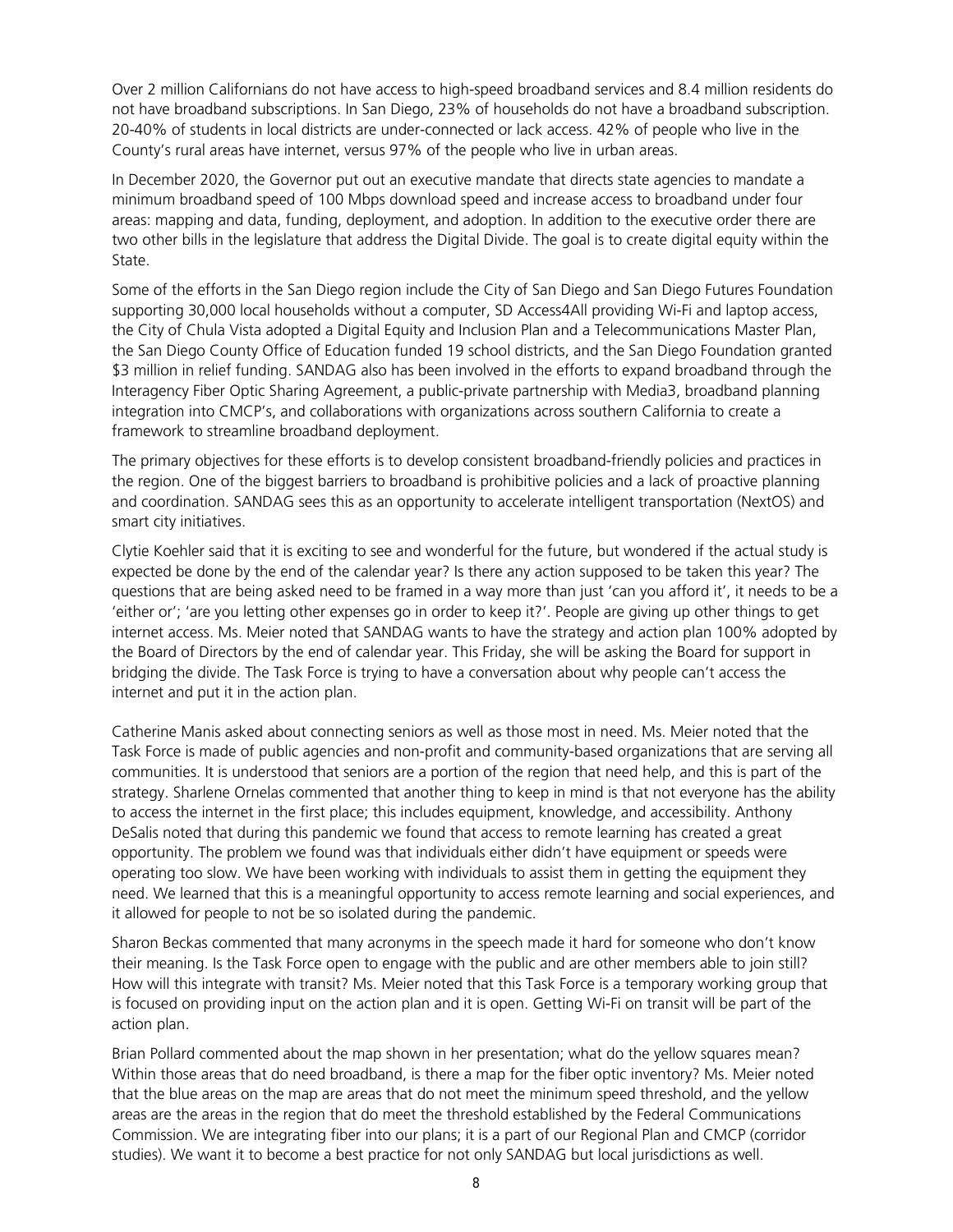#### **8. Update on Next Generation Fare System and Possible Fare Changes (Discussion)**

SANDAG Senior Regional Planner Brian Lane presented proposed fare changes for MTS and NCTD. He noted that these fare changes are just proposals and they are gathering feedback and public comments right now and no board or elected official has voted on these proposals yet.

#### *Scenario A: Proposed Fare Changes*

- Reduce one-way cash fares for Youth to align with the reduced Senior/Disabled/Medicare (SDM) cash fares (from \$2.50 to \$1.25 for Trolley, SPRINTER, and most bus services)
- Increase Adult one-way cash fares on Trolley, SPRINTER, and most bus services from \$2.50 to \$2.75
- Include "best-fare" capabilities for 1-day and Monthly passes (except NCTD COASTER)
- Increase MTS Access and NCTD LIFT one-way fares from \$5.00 to \$5.50

#### *Scenario B: Alternative Proposal would also increase monthly pass price*

- from \$72 to \$75 for Adult Monthly Pass and Monthly Best-fare
- from \$23 to \$24 for Youth and SDM Monthly Pass and Monthly Best-fare

(No changes are proposed for *Rapid* Express or COASTER monthly pass prices)

#### *Scenario C*

- Reduce one-way cash fares for Youth to align with the reduced Senior/Disabled/Medicare (SDM) cash fares (from \$2.50 to \$1.25 for Trolley, SPRINTER, and most bus services)
- Include "best-fare" capabilities for 1-day and Monthly passes (except NCTD COASTER)
- No increases

The new PRONTO system will be replacing the Compass Card system (anticipated start in mid-2021)

- Compass software and hardware is at end of useful life
- Riders will always get the best-possible fare
- Real-time account management online or on mobile app
- Track progress toward day and month passes
- Online verification of eligibility for reduced fares
- Up to  $400+$  retail locations eventually (currently  $\sim$  55 with Compass)
- Visit ridepronto.com for more information in the coming months

How will PRONTO work?

- Gives riders the best-possible fare.
- Riders who load money into their PRONTO account will have a one-way fare deducted from their balance each time they board a public transit vehicle.
- A rider will never be charged more than the value of a Day Pass or Monthly Pass once they have deducted the value of those passes over the course of a day or month. (COASTER requires the prepurchase of Day and Month Passes)
- Riders may still purchase a calendar month pass in advance if they choose.
- Riders will be able to load money in their account online, in the new PRONTO mobile app, on ticket machines at stations, at the Transit Store or Customer Service Centers, and at participating retail outlets.

#### Examples of Best Fares:

SDM Rider traveling three days a week taking two trips per day (Using 13 days of travel for the month)

#### Today:

Rider pays cash for each trip;  $$1.25/trip = $2.50/day$ ; 13 days x  $$2.50/day = $32.50$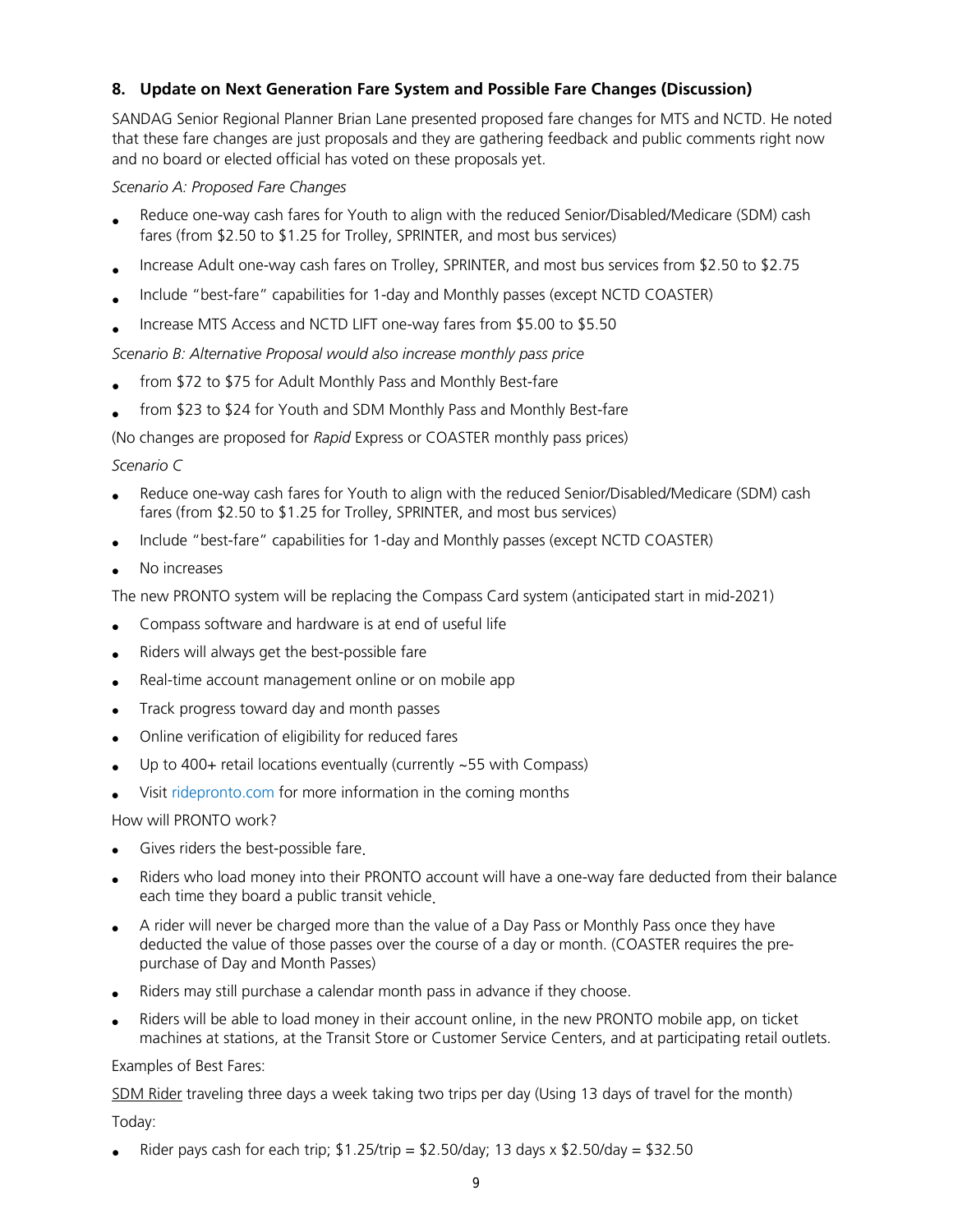With Pronto:

• SDM and Youth rider loads \$7.50/week into account; Week 1: \$1.25 deducted for each of six trips (\$7.50 total); Week 2: \$1.25 deducted for each of six trips (\$15 total); Week 3: \$1.25 deducted for each of six trips (\$22.50 total)<sup>.</sup> Week 4: Only 50 cents deducted (\$23 total)<sup>.</sup> Month pass earned on 10th day of travel; All other trips are free for that month; No upfront payment required - month pass; Savings of \$9.50 per month

Adult Rider traveling five days a week taking four trips per day (Assumes 22 workdays per month)

Today:

• Rider buys \$6 day pass each day; \$132/month

With Pronto:

Rider puts \$6/day into PRONTO account: Account is deducted \$2.50 for first two trips/day: Account is deducted \$1 for third trip/day as \$6 Day Pass is earned; On 12th day of travel, Month Pass is earned (12 days  $x$  \$6 = \$72); No deductions for next 10 days of travel; No need to put \$6 into account for next 10 days of travel; No upfront payment needed to receive \$72-month pass; Savings of \$60 per month!

Timeline for Public Outreach and Approval

SANDAG, MTS, and NCTD conducted three public meetings in January 2021 virtually on GoToWebinar:

#### **Board Meetings**

MTS Board Info/Public Input Item: Thursday, January 21, 2021, 9 a.m.

NCTD Board Info/Public Input Item: Thursday, January 21, 2021, 2 p.m.  

SANDAG Transportation Committee Info/Public Input Item: Friday, February 5, 2021, 9 a.m.  

MTS Board Meeting: Thursday, February 11, 2021, 9 a.m.

NCTD Board Meeting: Thursday, February 18, 2021, 2 p.m.

SANDAG Transportation Committee Meeting (1st Reading): Friday, March 19, 2021, 9 a.m.

SANDAG Transportation Committee Meeting (2nd Reading and Approval): Friday, April 2, 2021, 9 a.m.

To submit your comments: Mail to SANDAG PIO, 401 B Street, Suite 800, San Diego, CA 92101; email [pio@sandag.org;](mailto:pio@sandag.org) via phone at (619) 595-5321; or at sandag.org/fares.

Sharlene Ornelas asked if the fare machines were going to be changed, or if the same fare machines would be used? Are there going to be requirements for people when buying passes to make sure they are not being sold the wrong pass such as the senior/disabled pass? Lastly it would be nice when visiting the PRONTO website if there was an option to sign up for upcoming notifications. Mr. Lane noted that they will be changing the Cubic Compass machines entirely and they will be replacing them with PRONTO machines, fare boxes, and the app. It will take a couple of months to change over the systems; they will have both working simultaneously until they are confident that PRONTO is working, then they will turn off Compass. There will also be the same verifications for people to be eligible for discounted passes.

Sharlene Ornelas pointed out her concern was that when the Cubic Compass machines were put in, many changes needed to be made and the audio needed work. She noted that the agencies keep wanting to decrease the fares for the youth, but the people who are more affected are the seniors. Many youths have plenty of money while seniors are set on a fixed income. ADA paratransit service guidelines cap fares at double the fixed route price; at five dollars a ride a person could be paying \$20 for a one-way trip if using more than one vehicle, which is expensive. If it could be considered to not raise the prices for paratransit that would beneficial.

Clytie Kohler mentioned that for Compass Cards, the eligibility for reduced fares had to be verified both in North County and in Sand Diego. Can the eligibility verification apply to everyone County-wide?

Mr. Lane mentioned that he would let MTS and NCTD know; there is going to be a program for online eligibility.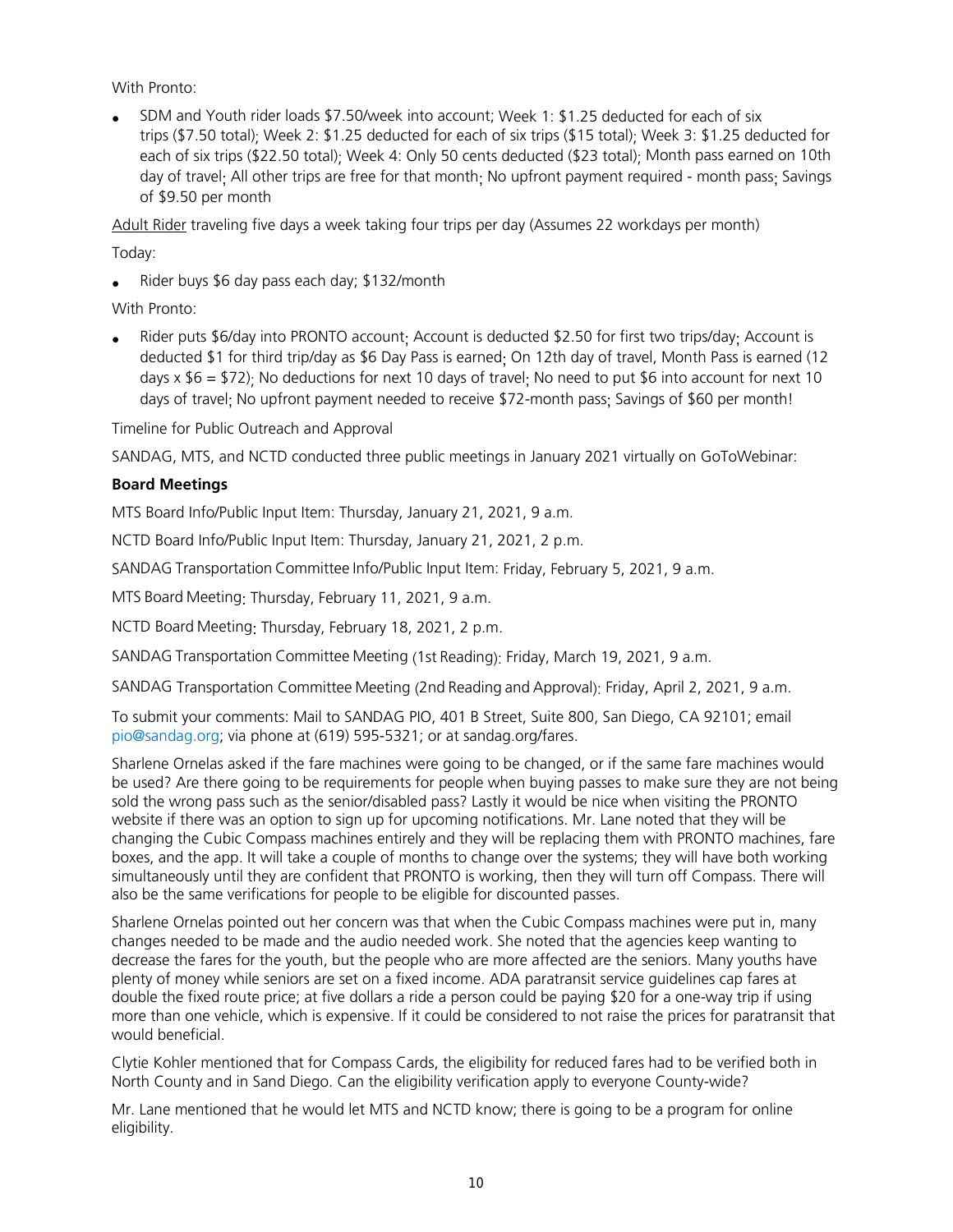Marissa Lucero noted this information is good to be hearing ahead of time; she works with the San Diego Center for the Blind and a lot of their training is working with people to learn these systems. Since this is a new system, would it be possible to have access to documents or PowerPoint presentations to learn the system so that they can teach their clients? If there were any resources to help that would be great.

Mr. Lane responded that he would provide this feedback to MTS.

Ethel Miranda commented that the public outreach was missed and went by very quickly and it affects the blind community very much; better outreach is needed. It felt like it was sliding in the back door and more effort needs to be put out. My opinion would be no fare increases.

Mr. Lane provided the public outreach phone number and noted that the public would be able to provide feedback at the upcoming board meetings.

Ilse Carey asked if the agency had considered selling transfer tickets? Europe does something similar such as a two-hour pass.

Mr. Lane noted that we had heard about the two-hour pass from Circulate SD but so far, the transit agencies are not going in that direction. They are pushing the day pass at an affordable price. We will be presenting the two-hour option at the Board meetings, letting them know we have heard this option.

Sharon Beckas mentioned that she has been able to sign up for updates and notifications and was able to receive advanced notice about the public meetings.

Mr. Lane noted that he would forward that comment to the transit agencies.

#### 9. 2021 Meeting Calendar Change (Approve)

Action: Upon a motion by Sharlene Ornelas and second by Chair Schmidt, the SSTAC approved changing the March meeting date to Thursday, March 11, 2021 at 1 p.m. Yes: Ilse Carey (Special Interest Member – Seat A), Clytie Kohler (Special Interest Alternate – Seat B), Lorry Seagrim (At Large Voting Member – Seat A), Catherine Manis (At Large Voting Member - Seat C), Winona Garcia (Survivors of Torture), Marissa Lucero (San Diego Center for the Blind), Anthony DeSalis (The ARC of San Diego), Vassilena Lerinska (MTS Fixed Route), Vice Chair Jay Washburn (MTS Paratransit), and Charles Main (NCTD Fixed Route). Abstain: None. Absent: Home of Guiding Hands, Kent Rodricks (Special Interest Member – Seat B) and Robert Gebo (NCTD Paratransit)

#### 10. Transit Operator Update (Information)

#### **MTS**

Jay Washburn noted that MTS is continuing to work on their web app for reservations and scheduling, and through beta testing they have received good feedback. MTS is continuing to expand that beta testing. They are continuing to develop their cashless fare payment options for individuals, and they hope to have this started within the next few months. They also completed a 90-day pilot of their virtual in-person assessments for eligibility for new applicants. This modification was made due to COVID-19. The pilot has gone really well, and MTS will extend the pilot out, so that all new and re-certifying individuals will go through the virtual inperson assessment until we can return to actual in-person assessments.

MTS paratransit ridership is at about 25% of what it was pre-COVID. Right now, MTS has some COVID cases internally, but not a single case that has been tracked back to transmission within MTS employee to employee or employee to passenger. All cases have been from contracting COVID-19 from an outside source.

Vassy Lerinska noted that MTS will be having a service change on Sunday January 31<sup>st</sup>. Routes 280 and 290 will have added trips in the morning and evening, increasing frequency to approximately every 30 minutes. Route 9 will continue with Saturday service to SeaWorld, but weekday trips will skip SeaWorld Monday through Friday.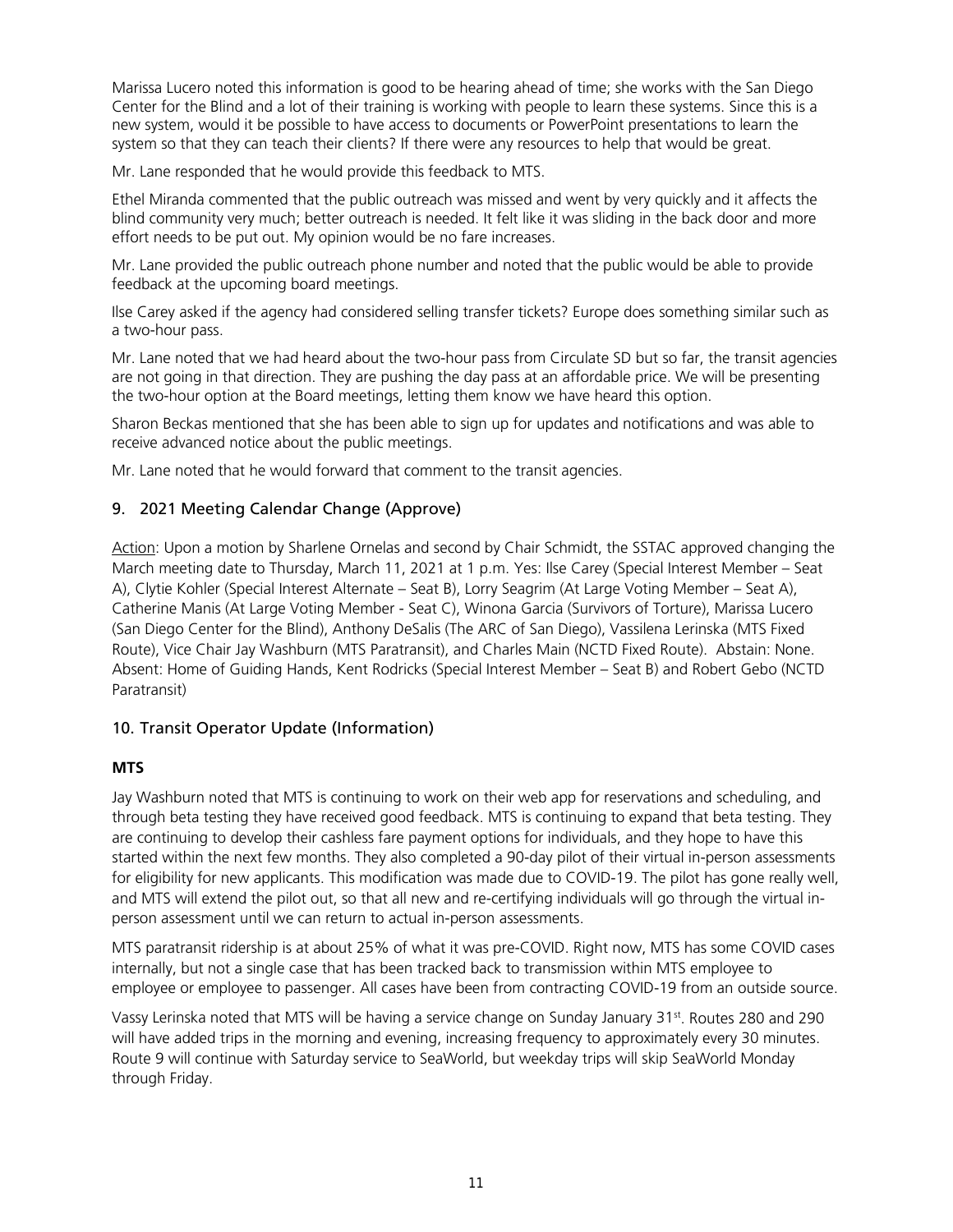Sharron Beckas commented that the State of MTS meeting is happening on January 21 at 5pm. You can join San Diego County Board of Supervisors and MTS Board Chair Nathan Fletcher for an update on the latest news from MTS. Tune in on Facebook; the discussion will be about the new fare system, zero emissions buses, the Blue Line extension to the UCSD campus, and more.

#### **NCTD**

Charles Main noted that NCTD will have their next service change in April. They will be being going to their Board this Friday for the discontinuation of Flex Route 372, which is a midday on-demand service that complements Flex Route 371 during midday times only between Escondido and Ramona. Currently, only a handful of people request the service throughout the year. With the SANDAG ride home program and TNC availability such as Uber and Lyft, there will be sufficient services available for those emergency-only type trips. Other than that, NCTD only has minor schedule changes for April.

Sharlene Ornelas commented that if you are person who works or lives in Ramona or Escondido, will there be services to get to your job, and will this be taken into consideration when discontinuing Flex Route 372?

Charles Main noted that for peak hour services, Route 371 will still be available. NCTD has not seen the demand for the midday trips but there will be other services available like TNC's or FACT.

Meagan Schmidt noted that FACT could be available but does not have a same day service and would need to be notified the day before.

#### 11. Facilitating Access to Coordinated Transportation Update (Information)

Megan Schmidt noted that they had their first virtual FACT Annual Meeting and many great speakers, including City of Encinitas Mayor Catherine Blakespear, who is also the new SANDAG Board Chair. FACT's ridership is seeing record-breaking demands. They are currently looking at bringing back fares, since for the most part of 2020 they removed fares to eliminate the transfer of cash from hand to hand. On January 28<sup>th</sup> the FACT Board will review bringing those fares back. FACT is trying keep up with demand, but they also need to look at the budget and how that is affected by free fares. The Council on Access and Mobility (CAM) meetings are being held on the second Tuesday of the month and the next one will be on February 9th. Everyone is invited, and if you are not receiving the agenda and would like to, please contact Ms. Schmidt and she will add you to the list.

Catherine Manis asked if there was an explanation for why FACT is seeing such a high demand in ridership?

Megan noted that a lot of demand is coming from referrals from 211, and others who are looking to get transportation to in-person medical. FACT also received attention from the County Board of Supervisors, news articles, and television. FACT is working to deliver meals with 211 and the County, which is also adding to ridership.

#### 12. Upcoming Meetings (Information

The next SSTAC meeting is scheduled for Thursday, March 11, 2021, at 1 p.m.

#### 13. Adjournment

Chair Schmidt adjourned the meeting at 12:15 p.m.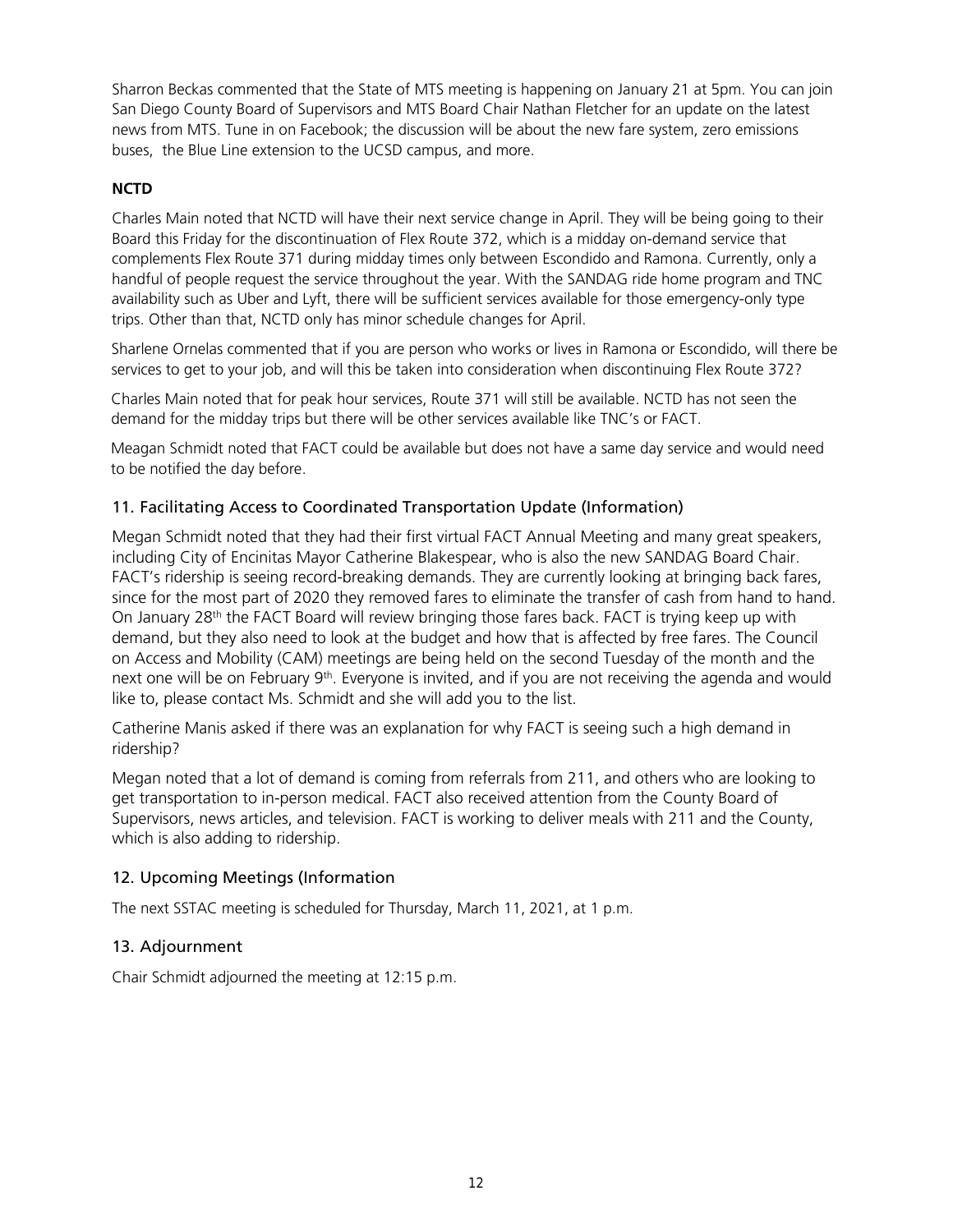### **Confirmed Attendance at SANDAG Social Services Transportation Advisory Council Meeting**

January 19, 2021

| Jurisdiction/Organization                                     | <b>Name</b>                    | <b>Attended</b> | <b>Comments</b> |  |
|---------------------------------------------------------------|--------------------------------|-----------------|-----------------|--|
| <b>Individual Members</b>                                     |                                |                 |                 |  |
| Special Interest Voting Member (Seat A)                       | Ilse Carey                     | Yes             |                 |  |
|                                                               | Helen Elias, Alternate         | Yes             |                 |  |
| Special Interest Voting Member (Seat B)                       | Kent Rodricks                  | Yes             |                 |  |
|                                                               | Clytie Kohler, Alternate       | Yes             |                 |  |
| At-Large Voting Member (Seat A)                               | Lorry Seagrim                  | Yes             |                 |  |
| At-Large Voting Member (Seat B)                               | Sharlene Ornelas               | Yes             |                 |  |
| At-Large Voting Member (Seat C)                               | Catherine Manis                | Yes             |                 |  |
| At-Large Voting Member (Seats A<br>through C) Alternates      | Wayne Landon                   | Yes             |                 |  |
|                                                               | Rebecca Steiner                | No.             |                 |  |
|                                                               | Ted Kagan                      | Yes             |                 |  |
| <b>Rotating Agency Members</b>                                |                                |                 |                 |  |
| Survivors of Torture, International                           | Winona Garcia                  | Yes             |                 |  |
|                                                               | Mahvash Alami                  | <b>No</b>       |                 |  |
| San Diego Center for the Blind                                | Marissa Lucero                 | Yes             |                 |  |
|                                                               | Elsa Caballero (Alternate)     | No.             |                 |  |
| Home of Guiding Hands                                         | Todd Shaw                      | No.             |                 |  |
|                                                               | Edward Hershey (Alternate)     | <b>No</b>       |                 |  |
| The Arc of San Diego                                          | Anthony DeSalis                | Yes             |                 |  |
|                                                               | Melanie McCoy (Alternate)      | <b>No</b>       |                 |  |
| ElderHelp                                                     | Claudia Gavin                  | No.             |                 |  |
|                                                               | Nansi Kiwanuka (Alternate)     | No.             |                 |  |
|                                                               | <b>Standing Agency Members</b> |                 |                 |  |
| Facilitating Access to Coordinated<br>Transportation (Seat A) | Arun Prem                      | <b>No</b>       |                 |  |
| Facilitating Access to Coordinated<br>Transportation (Seat B) | Meagan Schmidt                 | Yes             | Chair           |  |
| Metropolitan Transit System (MTS)<br><b>Fixed Route</b>       | Vassy Lerinska                 | Yes             |                 |  |
| MTS Paratransit                                               | Jay Washburn                   | Yes             | Vice Chair      |  |
| North County Transit District (NCTD)<br><b>Fixed Route</b>    | Charles Main                   | Yes             |                 |  |
| <b>NCTD Paratransit</b>                                       | Robert Gebo                    | Yes             |                 |  |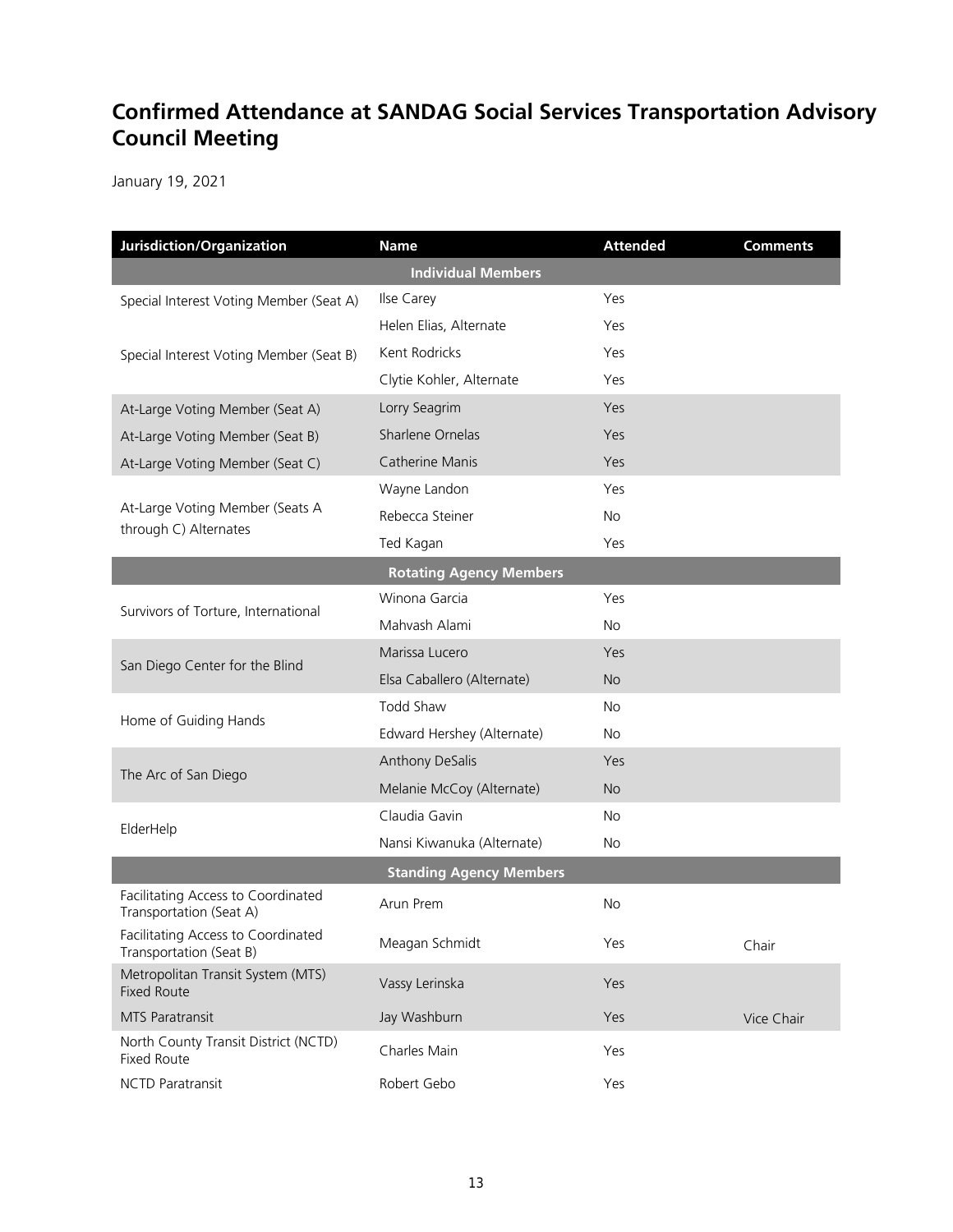#### **Other Attendees**

Budd Anderson

Sharon Beckas

Judi Bonilla

Thyme Curtis

Alicia Garispe (Captioner)

David Jackson

Lillia Luna

Catherine Matel

Ethel Miranda

Cynthia Pedersen

Brian Pollard

Marcy Roke

Liz Santucci

Kellie Spurgeon

Jonathan Stanton

Christopher Velasco

Alejandra Warner

Adrianna Yemhatpe

#### **SANDAG Staff**

Linda Cimmino Coleen Clementson

Jane Clough

Tuere Fa'aola

Hasan Ikhrata

Raychel Jones

Brian Lane

Tessa Lero

Lisa Madsen

Irene McCormack

Antoinette Meier

Kendall Reynolds

Elaine Richardson

Erik Staples

Arthur Tovar

Ashley Wiley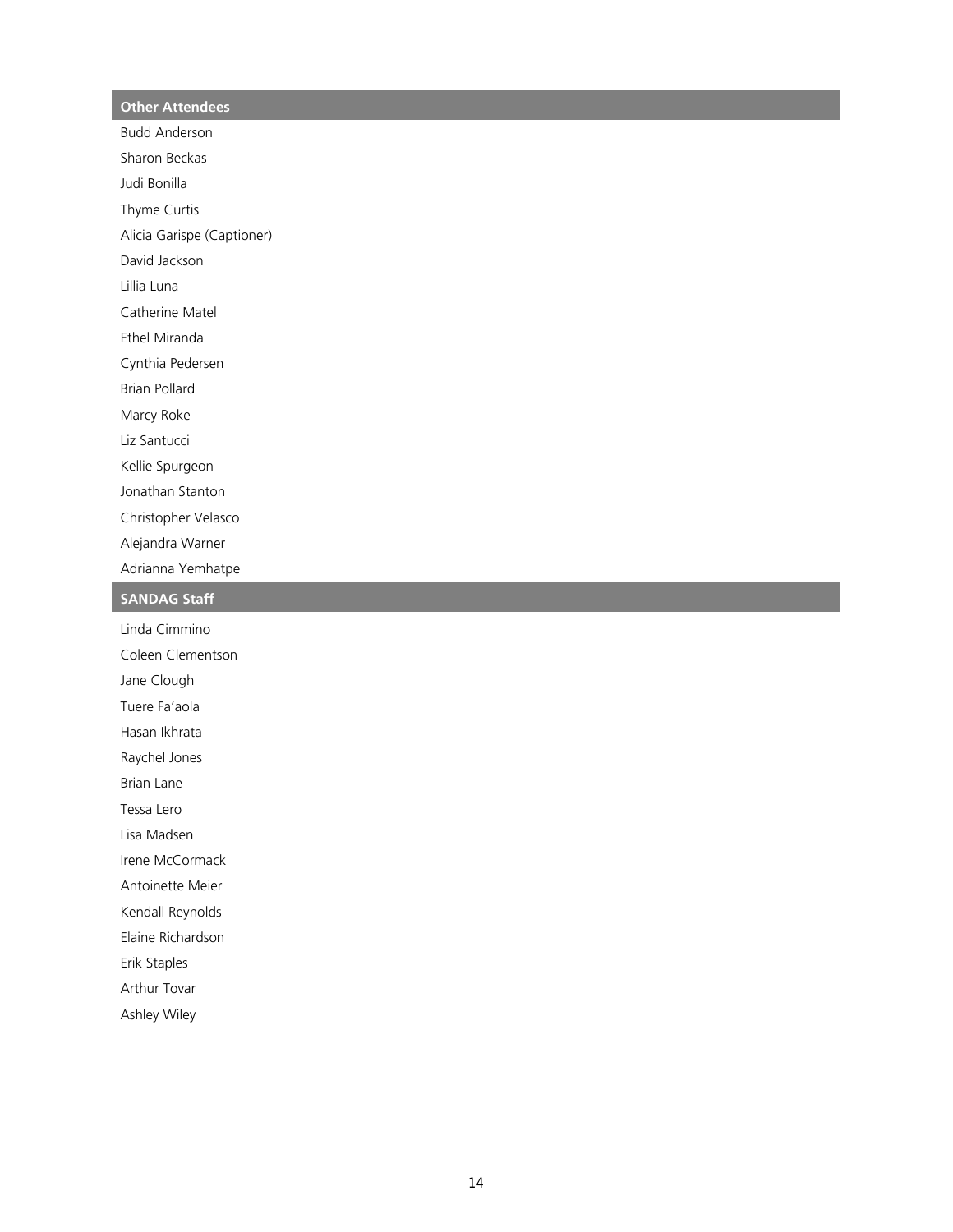

May 18, 2021 **Action: Approve** 

# **March 11, 2021, Joint Social Services Transportation Meeting Minutes**

The Joint Social Services Transportation Meeting was a joint meeting of the SANDAG Social Services Transportation Advisory Council (SSTAC), Facilitating Access to Coordinated Transportation's (FACT's) Council on Access and Mobility (CAM), the Metropolitan Transit System's (MTS') Accessible Services Advisory Committee (ASAC), and North County Transit District's (NCTD's) Americans with Disabilities Act (ADA) Advisory Group.

The ASAC Chair, National City Mayor Alejandra Sotelo-Solis, called the Joint Social Services Transportation Meeting to order at 1:08 p.m. Due to the COVID-19 pandemic, the meeting was held in a virtual environment via Zoom.

#### 1. Welcome and Introductions

Mayor Sotelo Solis kicked off the meeting with a welcome introduction to the joint meeting; she noted that it is important to have these joint meetings to maximize coordination between the agencies.

The attendance sheet for this meeting is included.

Lisa Madsen, SANDAG staff liaison, noted that we will not be holding a quorum, roll call, or voting on anything at this special joint meeting. The January SSTAC meeting recording is available online, and we will vote to approve the minutes from the January meeting at the May SSTAC.

#### 2. Public Comments/Communications/Member Comments

Arun Prem noted that he was appreciative to meet with everyone and this is a wonderful idea and it should happen again.

Mayor Sotelo Solis noted that this was a great opportunity. This is something that we could do annually.

Kacie Rodvill from RI International commented that they have boots on the ground kits; these have hand sanitizer, water, keychain, mask, helpful information, and other information about RI International.

Viridiana Salgato commented, with assistance from Debbie Marshall, and spoke regarding her experiences on MTS Bus and MTS Access, and her concerns regarding these services.

Sharon Beckas wanted to compliment MTS Access regarding phone updates she had received about changes due to COVID-19. Sharon also noted that she is having trouble getting physical bus schedules as MTS is not currently printing new schedules. She would like to know when they are going to get more schedules.

#### **Reports**

#### 3. Staff Report (Information)

Lisa Madsen noted that the National Aging and Disability Transportation Center have launched a national equity, diversity, and inclusion transportation survey.

SANDAG and Caltrans invited meeting attendees to participate in an upcoming virtual public workshop for the Central Mobility Hub and Connections Comprehensive Multimodal Corridor Plan. The Central Mobility Hub and Connections Comprehensive Multimodal Corridor Plan will propose innovative transportation solutions to transform the way people and goods move in the area of San Diego International Airport and the surrounding communities, focusing on the proposed development of the Central Mobility Hub. During the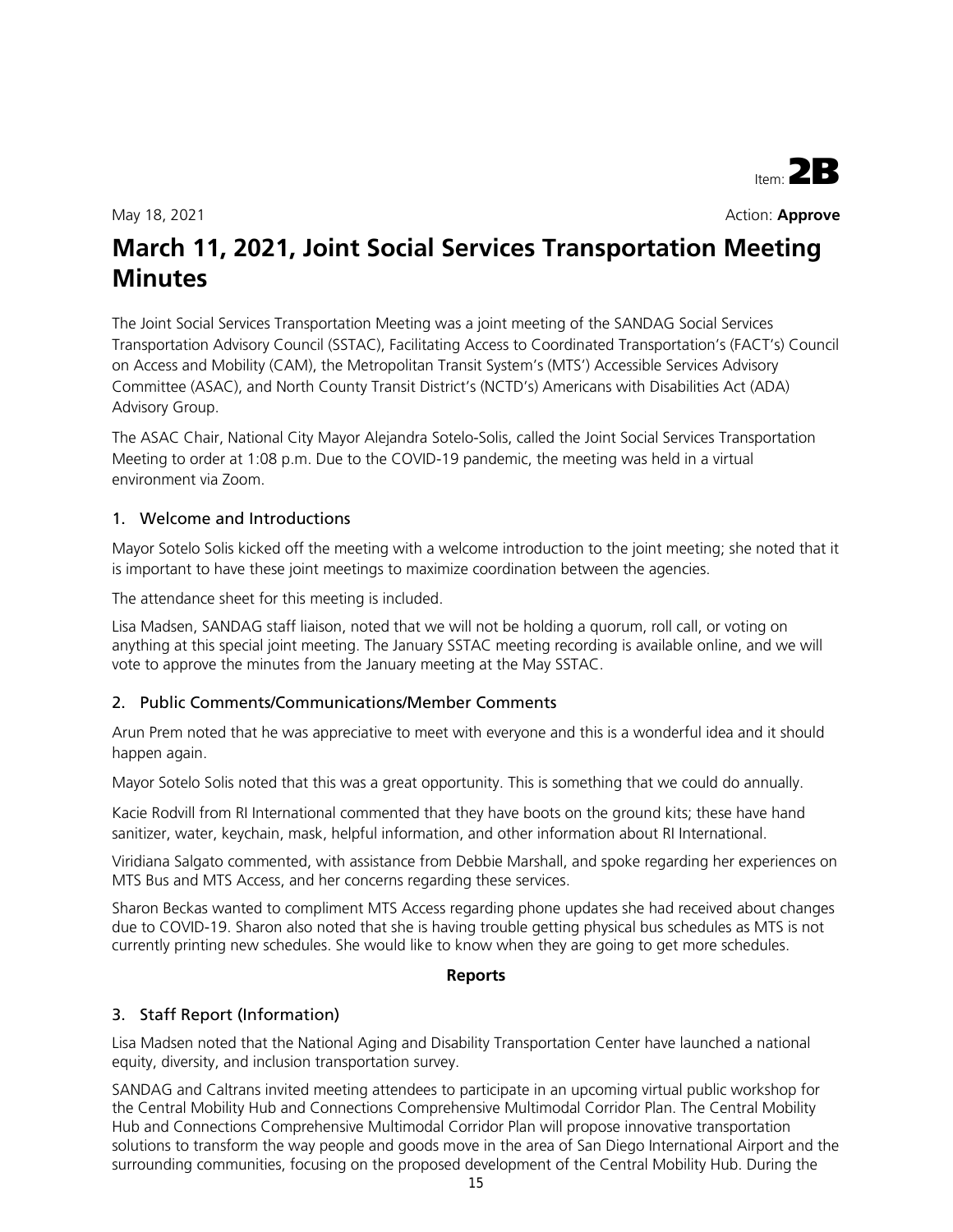workshop, initial concepts for the Central Mobility Hub will be presented. The workshop will be held on March 11, 2021 from 6 to 7:30 pm. More information is available at sandag.org/cmcp.

Lastly, Ms. Madsen recently spoke with Erika Espinosa Araiza, who is a graduate student at SDSU and an Intern at SANDAG; she is working with a group of fellow students on her Master's Capstone Project. The project seeks to understand public perceptions of equity, safety, and surveillance across the San Diego Metropolitan Transit System (MTS). Their research method involves conducting one-on-one interviews with key stakeholders in the San Diego community. This data will be used in their final report, which has been commissioned by Council Member Monica Montgomery Steppe's office and will be used to inform future conversations about MTS's transit security and enforcement policies. Ms. Madsen let her know that SSTAC members may be interested in participating in the interview, which can take place via phone or Zoom, and lasts approximately 1 hour. Information and responses will remain confidential. Ms. Madsen let attendees know that if they were interested, she would get them in touch with Erika.

Mr. Zach Rivera discussed the SANDAG Specialized Transportation Grant Program (STGP), which funds projects that provide transportation services to seniors and individuals with disabilities whose mobility needs cannot be met by conventional transit. The STGP is comprised of the Federal Transit Administration Section 5310 program and the local *TransNet* Senior Mini-Grant program. About every two years, SANDAG holds a competitive process or call for projects to distribute available STGP funding. Now, after project proposals were received, reviewed for eligibility, and evaluated, the draft funding recommendations will be presented to SANDAG policy advisory committees. Staff presented the draft Senior Mini-Grant funding recommendations to the Independent Taxpayer Oversight Committee. At its March 19<sup>th</sup> meeting, the Transportation Committee will be presented with the Cycle 11 Senior Mini-Grant and Section 5310 funding recommendations and will be asked to recommend approval. At its March 26<sup>th</sup> meeting, the SANDAG Board of Directors will consider approval of the Cycle 11 funding recommendations. Pending Board approval, funded projects would begin on or after July 1. More information on the STGP Cycle 11 Call for Projects is available at sandag.org/stgpcycle11.

Mr. Rivera also provided an update on the Cycle 11 Supplemental Call for Projects. One of the requirements of the Section 5310 Program is that 55% of Section 5310 fundi[ng go towards "Tradition](http://www.sandag.org/stgpcycle11)al" projects such as accessible vehicle purchases and mobility management programs. Due to the results of the Cycle 11 Call for Projects, there were fewer grant requests for Traditional projects than there was funding restricted to Traditional projects. Therefore, SANDAG will release a supplemental call for projects for the remaining Section 5310 funding available.

Mr. Rivera noted that SANDAG will be releasing a solicitation to distribute six Class C buses returned to SANDAG through the Specialized Transportation Grant Program. SANDAG highly encourages agencies interested in using these vehicles to provide specialized transportation services to seniors and individuals with disabilities to apply. There is no match requirement for this solicitation! Application materials will be posted on the Specialized Transportation Grant Program website.

Lastly, Mr. Rivera discussed the Coronavirus Response and Relief Supplemental Appropriations Act (December 27, 2020) and COVID-19 Relief Bill (\$1.9 trillion package). On December 27, 2020, the Coronavirus Response and Relief Supplemental Appropriations Act was signed into law. It includes \$50 million in Section 5310 funding, of which \$412,000 was apportioned to the region. It is limited to non-capital projects, focuses on operations and payroll expenses, and includes the dissemination of PPE as an eligible expense. The COVID-19 Relief Bill also would apportion \$412,000 in Section 5310 funding to the region and is focused on operations. SANDAG is still gathering more information from the Federal Transit Administration on these COVID-19 funding measures with much more still to be determined, so stay tuned!

Brian Lane also provided an update on the proposed fare changes. MTS' Board of Directors voted to recommend the proposed fare changes and to take the changes to the SANDAG Transportation Committee on April 2 and 16 This includes the PRONTO best fare capping capabilities, reducing the Youth cash fares to align with the SDM passes, and adding free two-hour transfers with one-way tickets and no fare increases.

Mayor Sotelo Solis echoed what Brian shared, noting that they had just had a really good meeting at MTS just literally about an hour ago where we discussed the importance of working with nonprofits, to have outreaches, and to actually have resources to help with these efforts.

#### 4. Best Practices for Addressing Passenger Behavioral Issues (Discussion)

Staff discussed best practices for addressing passenger behavioral issues on community transit and paratransit services. Chair Megan Schmidt mentioned that FACT is interested in a uniform code of conduct and process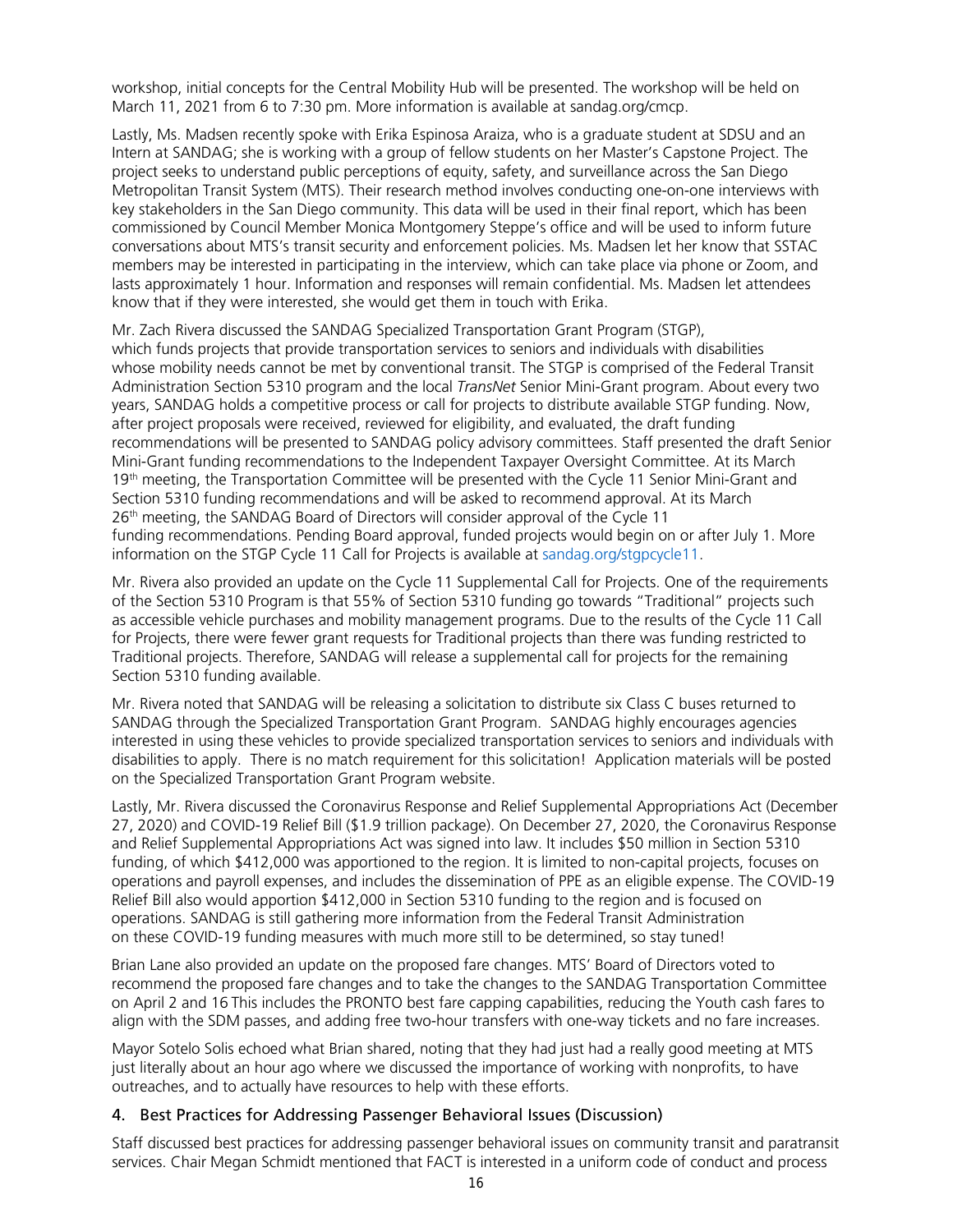for dealing with both safety issues and issues that would affect the staff of the specialized transportation services, grantees, and also their riders. FACT is interested in coming up with a uniform way of handling issues and working together to come up with a code of conduct that could be used by all specialized transportation grantees so that issues can be addressed in a consistent manner.

Jay Washburn from MTS noted it would be interesting topic - to put a uniform standard together to be used in the disability community, so that riders know the expectations are the same across all agencies. Maybe grantees who are interested could form a working group to draft a common standard that they could bring back to SSTAC.

Scott Jaeger, California Department of Rehabilitation, suggested that in addition to the code of conduct staff might try to incorporate a disability awareness training for the drivers.

Arum Prem, FACT, commented that there are ways agencies can work proactively to have a broader conversation on services between providers.

Sharon Beckas commented that the code of conduct would be great no matter who is providing the service. She thinks the hard part is that people have not always been trained on how to implement something. How does the code of conduct get implemented? The training is very important for the drivers.

#### 5. Transit Operator Update (Information)

#### *MTS*

Rob Schupp, MTS Director of Marketing and Communications, gave an overview of the new PRONTO system. Mr. Schupp noted that the new system is needed to replace CompassCard because the existing system has reached the end of its useful life and needs to be replaced. MTS, NCTD and SANDAG selected INIT in 2018. PRONTO works through an account based far system with real-time communications.

The PRONTO system is an account-based fare system with real-time communications. It will include a new mobile app and web site, and multiple cards can be managed from one account. The current system has about 60 retail locations for the CompassCard, but the PRONTO system will launch with 100 retail locations, with the anticipation that this will grow to 400 or more locations.

To ensure a smooth transition from the CompassCard to PRONTO, staff will be exchanging PRONTO cards at transit stations and mailing out new cards. Additionally, there will be video tutorials online with instructions in multiple languages, as well as closed captioning and voice-overs.

Viri Salgato asked what the differences between the Compass app and PRONTO app will be?

Rob Schupp responded that the PRONTO app will allow for better account management as well as the capability to use your phone on the fare validators.

Jay Washburn noted the many changes to MTS Access over the past year to adapt to rider's needs, including single rider trips and increased cleaning. MTS has been focusing on new innovations as well, including online reservations, phone notifications with special announcements, and a cashless fare system.

#### *NCTD*

Robert Gebo noted that NCTD was in their 54<sup>th</sup> week of tracking COVID-19. Ridership is slowly starting to come back. NCTD's EZ-Wallet has been operational for over a year but since COVID hit many people have not used it and NCTD is getting ready to market it. The app has been updated and new enhancements have been added. There will be a service change for BREEZE on April 4<sup>th</sup>.

NCTD also is also providing free transportation to the COVID-19 vaccine site at the Del Mar Fairgrounds. Transportation is provided between the Solana Beach COASTER Station and the Fairgrounds. The service runs approximately every 30 minutes and is projected to be seven days a week between 8 a.m. and 12 p.m. daily.

NCTD has been in the process of getting new vehicles for the past year, including 30 new BREEZE fixed route buses, with an additional 46 buses set to arrive within the next year. Of those 76 buses 6 will be electric vehicles. 52 new vehicles have been ordered for NCTD LIFT. 10 have been received. It is anticipated that all 52 vehicles will be in service within the next few months.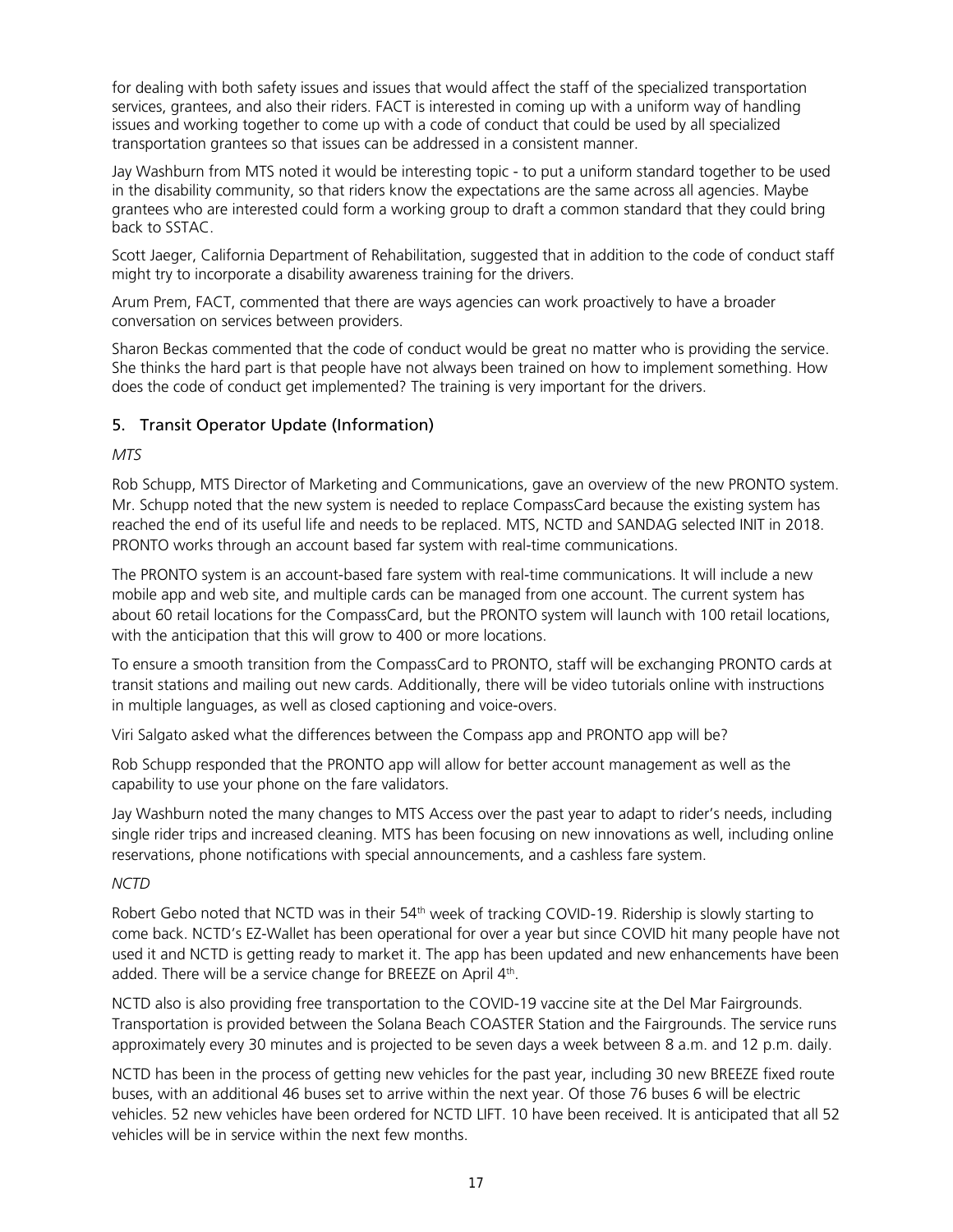Sharon Beckas commented that she was thrilled to see transportation from Solana Beach to the Del Mar fairgrounds. She suggested that since the COASTER does not run as often, the shuttle should be coordinated with the bus routes. Robert Gebo noted that as the service rolls out, they will be adjusting the service as needed. The County may also expand the times that vaccines are available.

Franco Saavedra commented that it would be beneficial for healthcare providers to fill out Senior/Disabled/Medicare (SDM) ID card applications electronically. Clients are currently having to take paper copies to their healthcare providers get signed and then they have to physically turn them in at the train station. Robert Gebo noted that NCTD is working on streamlining this process once COVID is over to make it easier for everyone.

Marissa Lucero asked if NCTD was offering free rides to vaccine appointments, or if the Solana Beach shuttle was the only free option to getting to a vaccine appointment. Robert Gebo noted that there are two options; any individual with proof that they are going to a vaccine appointment can ride for free both to and from their appointment. The second option is the shuttle to the Del Mar Fairgrounds.

#### *Facilitating Access to Coordinated Transportation Update*

Megan Schmidt gave an update about FACT. FACT has phased out food deliveries as part of their partnership with the County, 211, and the San Diego Food Bank which started last April. Interested persons are able to call 211 regarding food delivery, but FACT's partnership has come to an end. FACT is continuing to provide transportation to unsheltered individuals to shelters as well as COVID testing sites. FACT has experienced their highest demand to date for both referrals and trips in the month of December, receiving over 500 referrals a month and providing over 4,000 trips a month.

Ms. Schmidt asked the other providers for their experiences in returning to shared ride services. Robert Gebo noted that NCTD has started to increase the number of people on vehicles, to no more than 3 or 4 passengers on the smaller vehicles and no more than 4 to 5 passengers on their cutaways. Jay Washburn noted that MTS is still performing single-rider trips, but will soon shift to two riders plus companion on buses. Paratransit trips performed by taxis are still single rider. Jewish Family Service (JFS) noted that they are still doing individual transport and are starting the discussion on when they can increase ridership onboard vehicles.

Budd Anderson gave an update on 15 new vehicles that FACT is going to be receiving by the end of the year. They are going to be used to replace some of the buses that are at the end of their useful life. FACT plans to purchase 13 Class D low-floor minivans and 2 Class B cutaway ADA busses. FACT anticipates final approval in June 2021.

Catherine Manis, City of San Marcos and Chair of FACT's Council on Access and Mobility (CAM), gave an update on CAM. CAM promotes the coordination of transportation resources and services throughout San Diego County. Before the pandemic, CAM would meet four times a year, but during the pandemic the Council met 26 times virtually. Those meetings held discussions on transportation as well as additional ways to meet the needs of seniors. Members provided food delivery, shopping trips and services to seniors in North County. The collaboration has been extraordinary over the past year, and CAM has also added two members this year putting them at 40 members.

#### 6. Upcoming Meetings (Information)

The next SSTAC meeting is scheduled for Tuesday, May 18, 2021, at 10 a.m. This meeting will include the annual unmet needs public hearing.

#### 7. Adjournment

Chair Schmidt adjourned the meeting at 2:28 p.m.